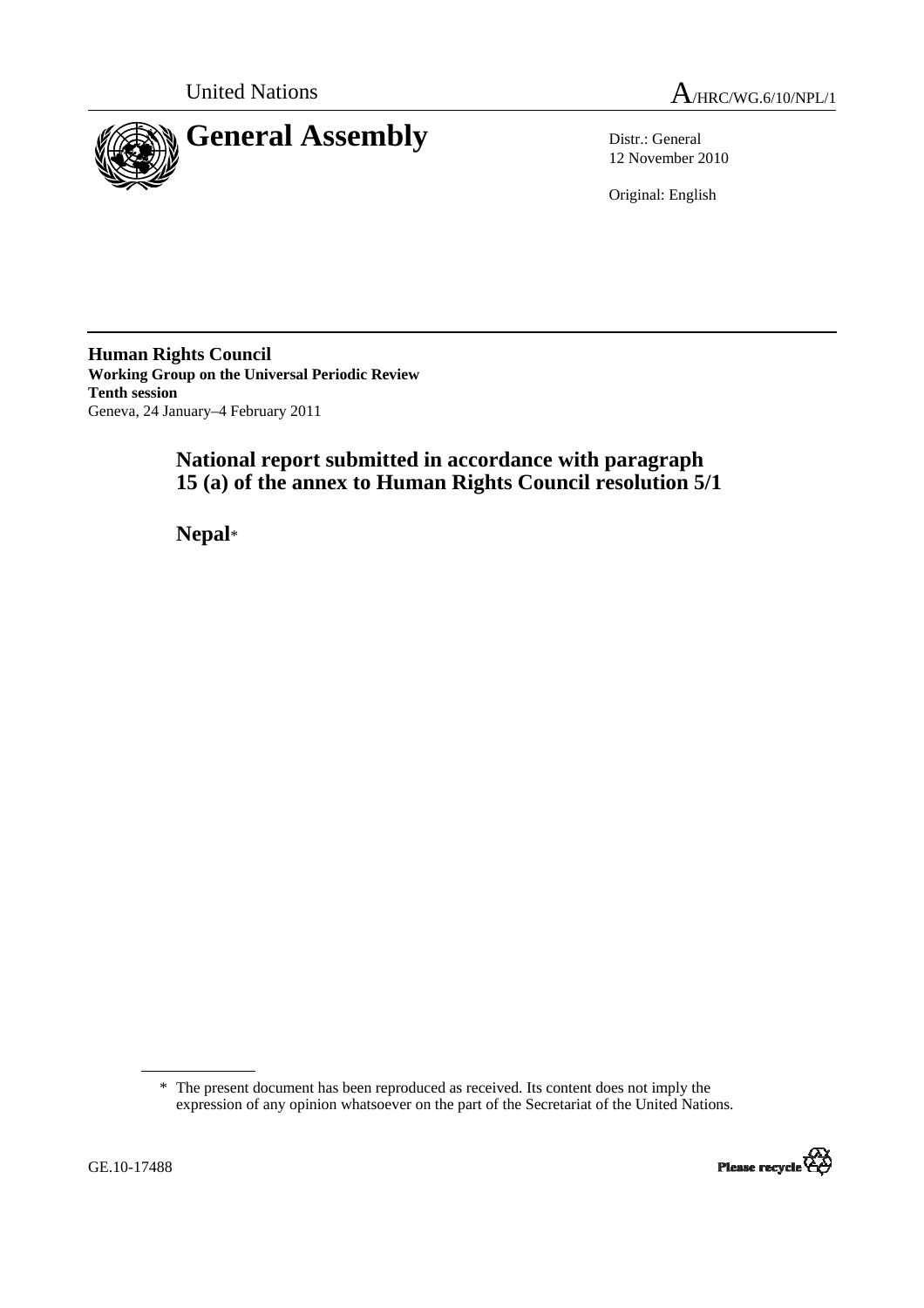# **I. Introduction**

1. Nepal is undergoing a profound socio-economic and political transformation within an overall framework of democratic polity following the peaceful People's Movement in April 2006. The mandate of the Movement was for peace, change, stability, establishment of the competitive multiparty democratic system of governance, rule of law, promotion and protection of human rights of people, full press freedom, and independent judiciary based on democratic values and norms. Human rights remain at the center of the peace process which in turn stands anchored in the principles of democracy, access, equity, inclusion and participation. The decision of the democratically elected Constituent Assembly (the "CA") to declare Nepal as a Federal Democratic Republic on 28 May 2008 represents a rare peaceful transformation in the contemporary history. The transformation process firmly establishes the political, economic, cultural and social rights of the people as the bedrock of Nepal's democratic process. People have come to the center stage from the periphery, exclusion, and disadvantaged zone. They now participate in decisions that shape their destiny. Nepal is presently engaged in building national democratic institutions to consolidate democratic gains, expedite the process of socio-economic transformation, and take the peace process to meaningful conclusion including the framing of a democratic constitution by the CA.

# **II. Methodology and consultation process**

2. A committee was formed by the Office of the Prime Minister and Council of Ministers (OPMCM), Government of Nepal (GON), with cross sectoral representation to prepare the National Report for the Universal Periodic Review (UPR). The committee conducted comprehensive inter-ministerial interactions on various aspects of UPR, and held extensive discussions and dialogue with governmental institutions, national human rights institutions including the National Human Rights Commission (NHRC), National Women Commission (NWC), National Foundation for Development of Indigenous Nationalities (NFDIN), and National Dalit Commission (NDC), and with various civil society actors including the media and non-governmental organizations (NGOs). Various regional level interaction programs were also held for deliberation on the contents of the Report.

# **III. Background**

3. Situated in South Asia between the Republic of India and the People's Republic of China, Nepal is a land-locked state, with an area of 147,181 square kilometers. Its population is 23,151,423, with annual growth rate of 2.25 percent. Senior citizens above 60 years account for about 6.5 percent, children below 16 years, 40.93 percent, and women, 51 percent.

4. Ethnic, cultural and linguistic diversity is the most characteristic feature of Nepal as a nation. Around ninety two languages are spoken as mother tongues. The Nepali language is the official language. Currently, 59 groups are recognized as indigenous/ethnic nationalities (*Aadivasi Janajati*), accounting for 37.2 percent of the population.

5. Nepal endured a decade-long armed conflict from 1996 until 2006. On 21 November 2006, the conflict officially came to an end with the signing of the Comprehensive Peace Accord (CPA). The Interim Constitution of Nepal (the Constitution), promulgated on 15 January 2007, created an interim Legislature-Parliament and provided for a transitional government. The United Nations Mission in Nepal was established, vide Resolution 1740 (2007) of the UN Security Council, with the mandate to support the peace process. Election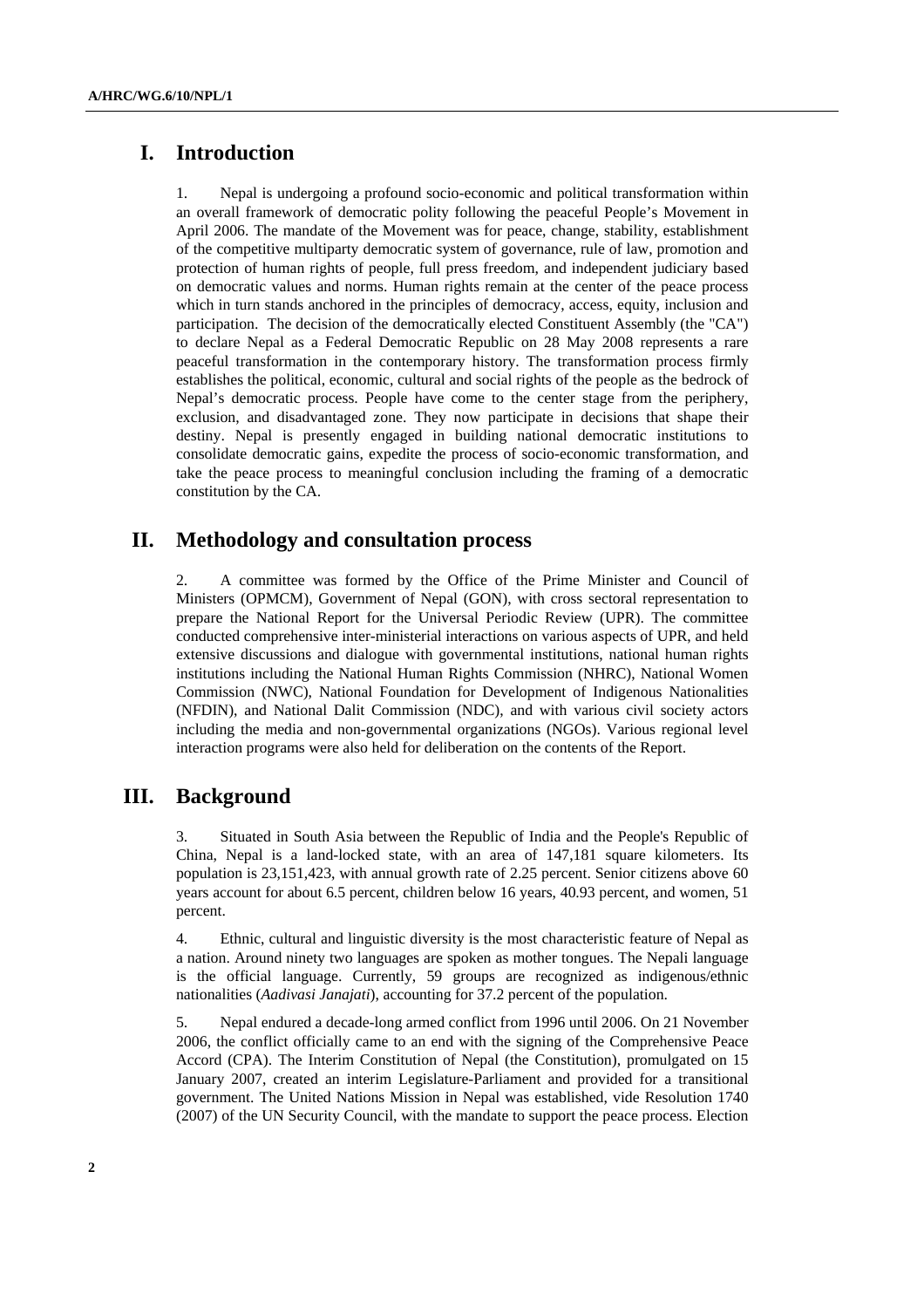to the  $CA<sup>1</sup>$  was held on 10 April 2008. Almost a third of its members (33.23 percent) are women and a record number of *Dalits* and people from various nationalities have been elected, making the CA the most reflective and inclusive of Nepal's social diversity in its history. The CA remains primarily engaged in the process of framing a democratic constitution and also serves as the Legislature-Parliament**.**

# **IV. Normative and institutional framework**

6. The normative and institutional frameworks for the protection and promotion of human rights in Nepal are set out in the Constitution, relevant laws, policies, and judicial decisions.

## **A. Normative framework**

#### **1. The constitution**

7. The Constitution is the fundamental law. It keeps democracy, peace, prosperity, progressive economic-social changes and sovereignty, integrity, independence and dignity of the country as the central concern and provides a political system that fully upholds, *inter alia*, the universally recognized basic human rights and establishes rights of all citizens to education, health, housing, employment and food sovereignty. Its cardinal focus is on social and ethnic inclusion, constructive recognition of diversity and attainment of social justice through inclusive, democratic and progressive restructuring of the state.

8. The Constitution with a comprehensive catalogue of fundamental rights is the basic source of human rights. It incorporates almost all the rights set forth in the Universal Declaration of Human Rights (UDHR) and the rights and obligations enshrined in human rights instruments to which Nepal is a party. Concretely, it provides for twenty-one different rights as fundamental rights<sup>2</sup> including those enshrined in the International Covenant on Civil and Political Rights (ICCPR) and International Covenant on Economic, Social and Cultural Rights (ICESCR).

9. A number of economic, social and cultural rights are also inscribed in the Directive Principles and State Policies, which include provisions for positive discrimination, reservations and other forms of special support for vulnerable or marginalized groups or communities in connection with education, health, housing, food sovereignty and employment, for their empowerment, protection and development.

10. A range of rights are recognized as absolute and non-derogable, which cannot be suspended even in the state of emergency. These rights include: the rights to life, equality, personal liberty, justice, social justice, environment, health, education and culture, employment and social security, labor, religion, freedoms to form political parties and associations, rights of the child and women, rights against torture, exploitation, exile, untouchability, racial discrimination and closure or seizure of media or press, and right to constitutional remedies and the remedy of *habeas corpus*. The Supreme Court has extraordinary powers to issue necessary and appropriate writs to enforce such rights or settle the dispute. A person is entitled to obtain compensation for any damage inflicted on that person from any act done in contravention of law or in bad faith during emergency.

## **2. Laws**

11. The Civil Liberties Act, 1954 and the *Muluki Ain* (Civil Code), 1963 are important general laws. The Civil Liberties Act guarantees various civil and political rights, including equality before law and equal protection of law, as well as right against discrimination on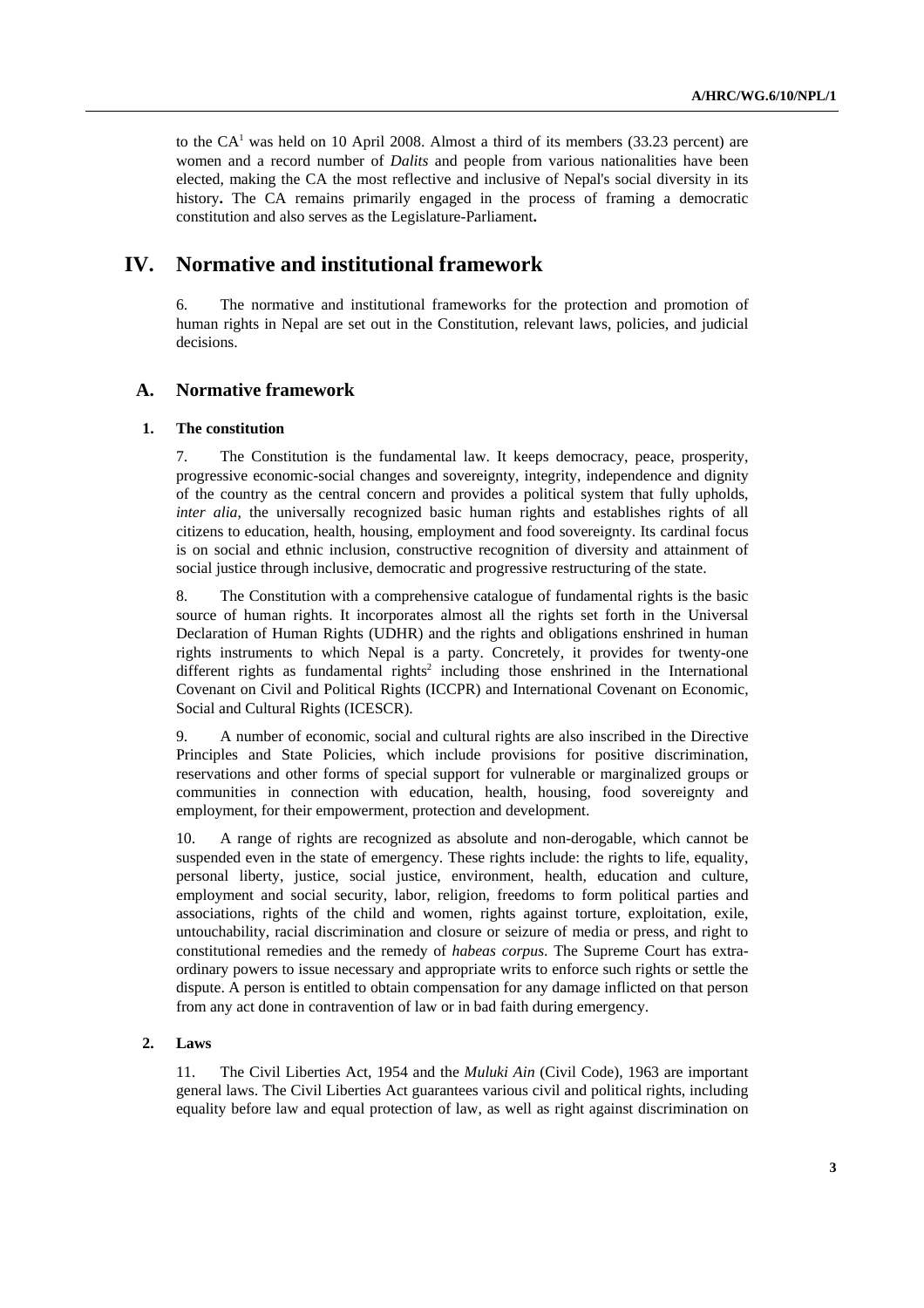grounds of religion, race, sex or otherwise. The *Muluki Ain* is a general law for both civil and criminal matters. It has repealed the traditional caste system and also attempted to end caste-based discrimination by eliminating untouchability and caste hierarchy. The  $11<sup>th</sup>$  and  $12<sup>th</sup>$  Amendments have made reforms in the existing provisions particularly on property, marriage, divorce and abortion in compliance with major instruments on women's rights.

12. The GON is currently drafting civil code, penal code, sentencing legislation and civil and criminal procedure codes, which will, upon promulgation, codify relevant laws, and abolish a range of laws and practices that are still perceived to be discriminatory.

Specific laws have been enacted to protect and promote other specific rights, for example, the rights of the child, women's rights, right against torture and rights of persons with disabilities (PWDs).<sup>3</sup>

## **3. Policies**

14. Nepal has pursued separate policies and programs on human rights, with special focus on social inclusion of the marginalized or vulnerable groups or communities. The Three-Year Interim Plan, 2007/08-2009/10 (the TYIP) has set Nepal's long-term vision on poverty alleviation and human rights as to build an inclusive, just, democratic and prosperous nation based on human rights culture. The human rights policies aim to ensure human rights for all, by creating a favorable environment for all to live with human dignity, developing human rights culture, alleviating poverty and ending all forms of discrimination, violence and exploitation.

15. Major strategies pursued by Nepal include incorporating the issues of human rights in all sectoral development policies and plans, implementing special programs for targeted groups to promote human rights, enhancing the capacity of national human rights institutions, and making social service delivery easily accessible and effective through comprehensive programs on human rights education and good governance.

16. Also in pursuance of the Vienna Declaration and Program of Action 1993, Nepal has been implementing a periodic national human rights action plan, formulated in collaboration with the civil society. It has developed collective ownership for the promotion of human rights through integration of human rights programs into development plans.

#### **4. National jurisprudence**

#### *(a) Domestication of international law*

17. The Nepal Treaties Act, 1990 provides that any provision of law that is inconsistent with a treaty ratified by Parliament is, for the purposes of that treaty, invalid to the extent of inconsistency, and the treaty applies.

#### *(b) Rulings and principles laid down by judiciary*

18. The Constitution recognizes the judiciary as one of the three pillars of the state. The Constitution specifies its powers, lays down a framework for its independence, and determines its basic features. It provides for structure of courts in a three-tier hierarchy-Supreme Court (the SC), Appellate Courts and District Courts. There are over 100 judicial bodies including regular courts, special courts and tribunals.

19. The Constitutional Council is a mechanism to recommend also for the appointment of the Chief Justice of the SC, while the Judicial Council is to make recommendation and advice on the appointment of, transfer of, disciplinary action against, and dismissal of, judges and other matters of the district courts and appellate courts, and the appointment of other justices of the SC.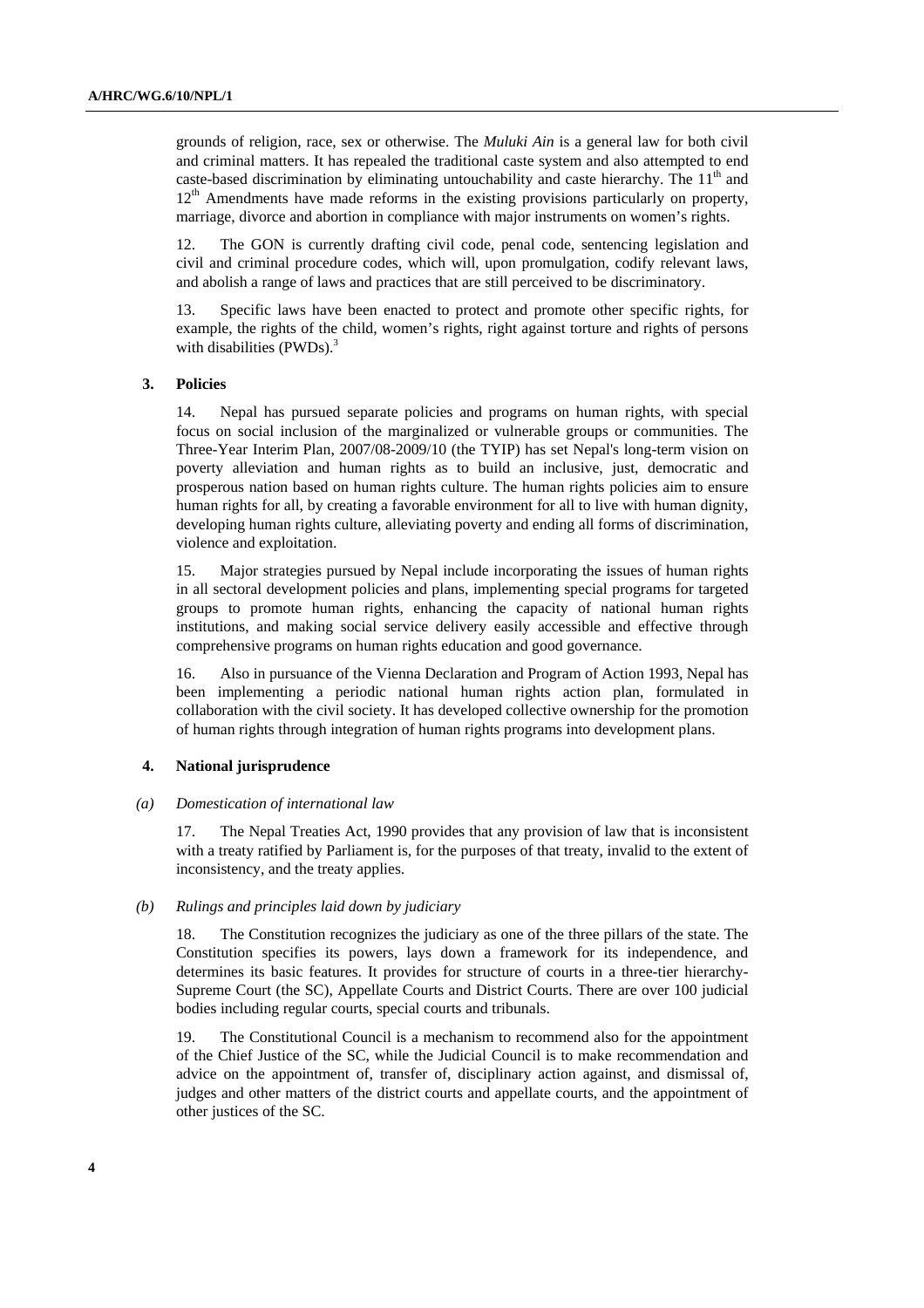20. The SC has played a lead role in promoting and protecting human rights through its various judgments. The principles and rulings laid down in such judgments, made in relation to a wide array of human rights including economic, social and cultural rights and the rights of the child and women, portray the human rights jurisprudence developed by the SC. The SC declared *ultra vires* many legal provisions relating to facilities in prisons, equality and non-discrimination. In a range of areas such as women's rights over parental property, rights against sexual harassment and marital rape, it has issued directive orders for formulating necessary enabling laws or streamlining laws to tune them with the constitutionally guaranteed rights.

21. The SC has also developed advanced public interest litigation (PIL) regime for the protection and promotion of public interest, enabling the public to seek redress against violations of human rights. An enormous wealth of jurisprudence has evolved on issues such as prisoner's rights, bonded labor, right to clean environment and custodial violence, among others.

22. The judiciary has adopted and enforced a strategic plan since 2004 in order to execute judicial reforms. The vision of the Judiciary is to maintain independent and efficient system of justice so as to ensure justice for all and through promotion of human rights, and independent and efficient system of justice. Its mission is to discharge fair and impartial justice in accordance with law and recognized principles of justice. Judicial reforms also focus on alternative dispute resolution mechanism as a vehicle for decentralization of justice and involvement of people in dispute resolution. Besides, Nepal is in the process of enacting umbrella legislation on mediation.

## **B. National institutional framework**

## **1. National human rights institutions**

23. The NHRC was established in 2000 as an independent statutory body.<sup>4</sup> The Constitution has upgraded it into a constitutional body consisting of one chairperson and four other members appointed for a six-year term, and the formation and mandate of which is in full conformity with the Paris Principles. In the appointments of the members of the NHRC, diversity and inclusion of women have been maintained. The NHRC Act defines "human rights" as the rights relating to life, liberty, equality and dignity of the individual guaranteed by the Constitution or embodied in the treaties joined by Nepal. The NHRC is to ensure respect for protection and promotion of human rights, including their effective implementation. To this end, it can exercise a wide array of investigatory, supervisory, directive and recommendatory powers. Importantly, it can record any official or body defying its recommendation or direction as a violator of human rights, and issue an order for the provision of compensation to the victims. A bill to implement constitutional provisions on NHRC is being considered by the Legislature-Parliament.

24. The NFDIN was established as an autonomous statutory body, by the National Foundation for Development of Indigenous Nationalities Act, 2002, with the main objective of ensuring the overall welfare of the indigenous nationalities. Various provisions in the Constitution have boosted up the NFDIN in empowering the indigenous/ethnic nationalities for protection and promotion of their religious, linguistic, cultural and political rights.

25. The NWC was established as an autonomous statutory body, by the National Women Commission Act, 2007, for the protection and promotion of the rights and interests of women, including their effective inclusion in the development mainstream. It has recommendatory and investigatory powers. It consists of one chairperson and four members appointed by the GON, having due regard to inclusion from the minority communities.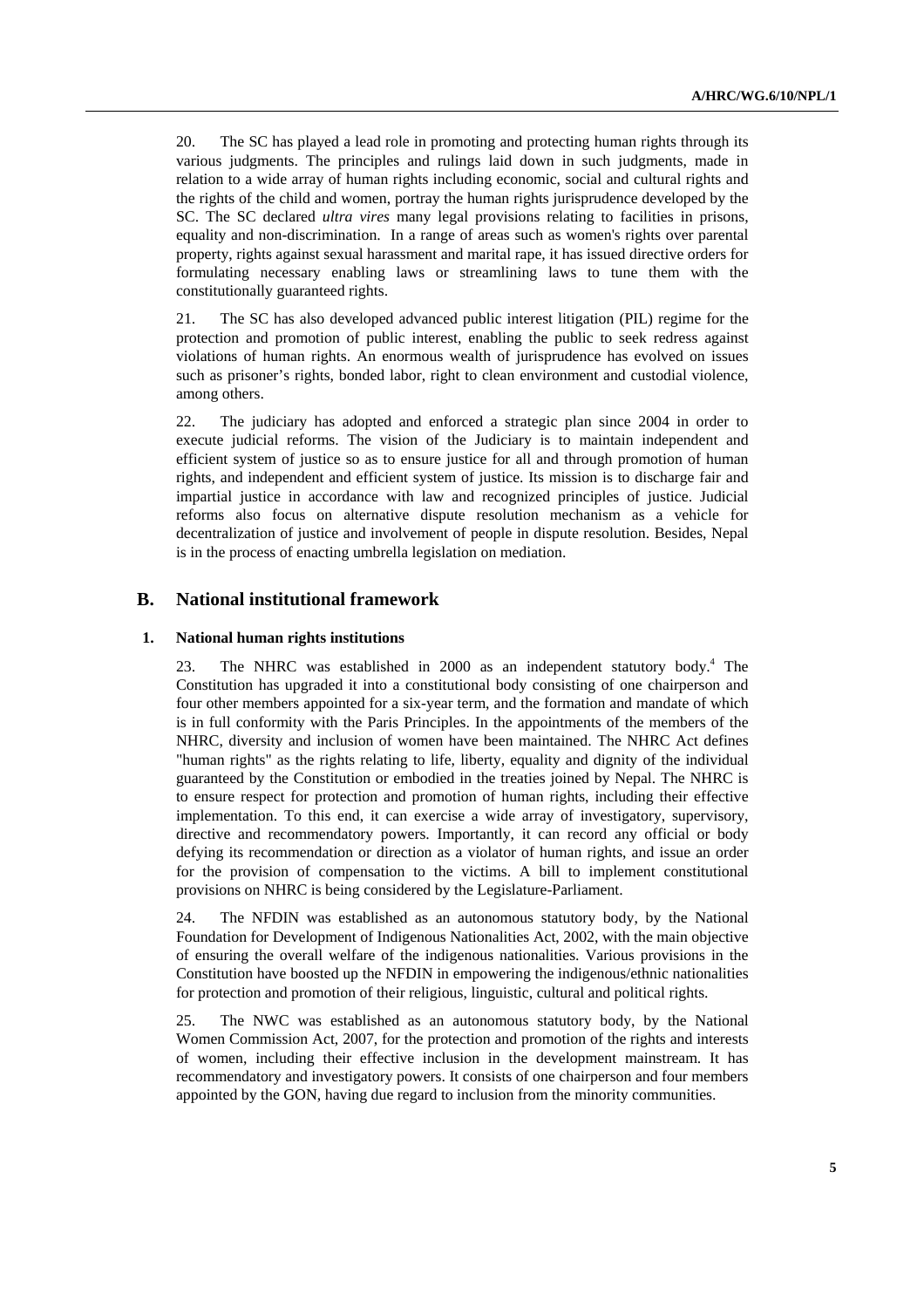26. The NDC was formed by an executive order of 2002, with primary objective to protect and promote the rights of the *Dalit* community and assist the GON in *Dalit* upliftment programs. It has carried out various important activities, including preparation of required legal measures, working plans, publication and dissemination of various literatures on *Dalits***.** It has been implementing a Five-year Strategic Plan focusing on overall empowerment and political participation of *Dalits*, cultural vigilance and legal reforms.

## **2. Office of the Attorney General**

27. The Attorney General represents the GON in all courts. On a petition or receipt of information that any person in custody is treated inhumanely or disallowed to meet his or her relative or legal practitioner, the Attorney General can inquire into the matter and give necessary directive to the concerned authority to prevent such act.

#### **3. Human Rights Committee in Legislature-Parliament**

28. The International Relations and Human Rights Committee of the Legislature-Parliament gives necessary direction and suggestion to the GON, and evaluates and monitors governmental activities on human rights. It considers and deliberates on annual reports of the NHRC and the Attorney General, and reports to the House of Legislature-Parliament indicating whether desirable progress has been made, whether violators of human rights have been brought to justice, whether status of implementation of human rights treaties joined by Nepal is satisfactory and what sorts of policies need to be implemented in this field.

## **4. National Information Commission (NIC)**

29. The NIC is a statutory body established under the Right to Information Act, 2007. It hears appeals against decisions by public bodies in relation to citizens' demand to have access to information in such bodies. It is empowered to provide effective remedies on the enforcement of the right to information, by also ordering for making reasonable compensation to the aggrieved party and taking departmental action against the defaulter.

#### **5. Government institutions**

30. The OPMCM is the lead government agency responsible for the promotion and coordination of human rights related activities, including governance reform and effective implementation of relevant human rights treaties. It is also a liaison institution for NHRC and Office of the High Commissioner for Human Rights (OHCHR), among others. It coordinates and harmonizes human rights related matters with various line agencies.

31. The Ministry of Peace and Reconstruction (MOPR) has supported initiatives for constructive conflict management, promotion of participation of all spheres of society in the peace process, forging international support to sustain the peace process and ensure transitional justice to conflict victims. The MOPR has reconstructed 1,411 out of the 5,560 infrastructures damaged due to conflict, provided financial assistance to the families of 14,064 out of 16,729 deceased, distributed reliefs to 25,000 out of 78,689 internally displaced persons, reliefs to 1,179 out of 1,327 disappeared persons, and subsistence allowance to 23 persons injured in the People's Movement. Bills on the constitution of two high level commissions on truth and reconciliation and disappearance are being considered by the Legislature-Parliament.

32. The Ministry of Women, Children and Social Welfare (MWCSW) is responsible for the formulation, implementation, monitoring and evaluation of policies, plans and programs on women, children and social welfare, and also for the protection and security of orphans, helpless children, women, senior citizens, persons with disabilities. It mobilizes and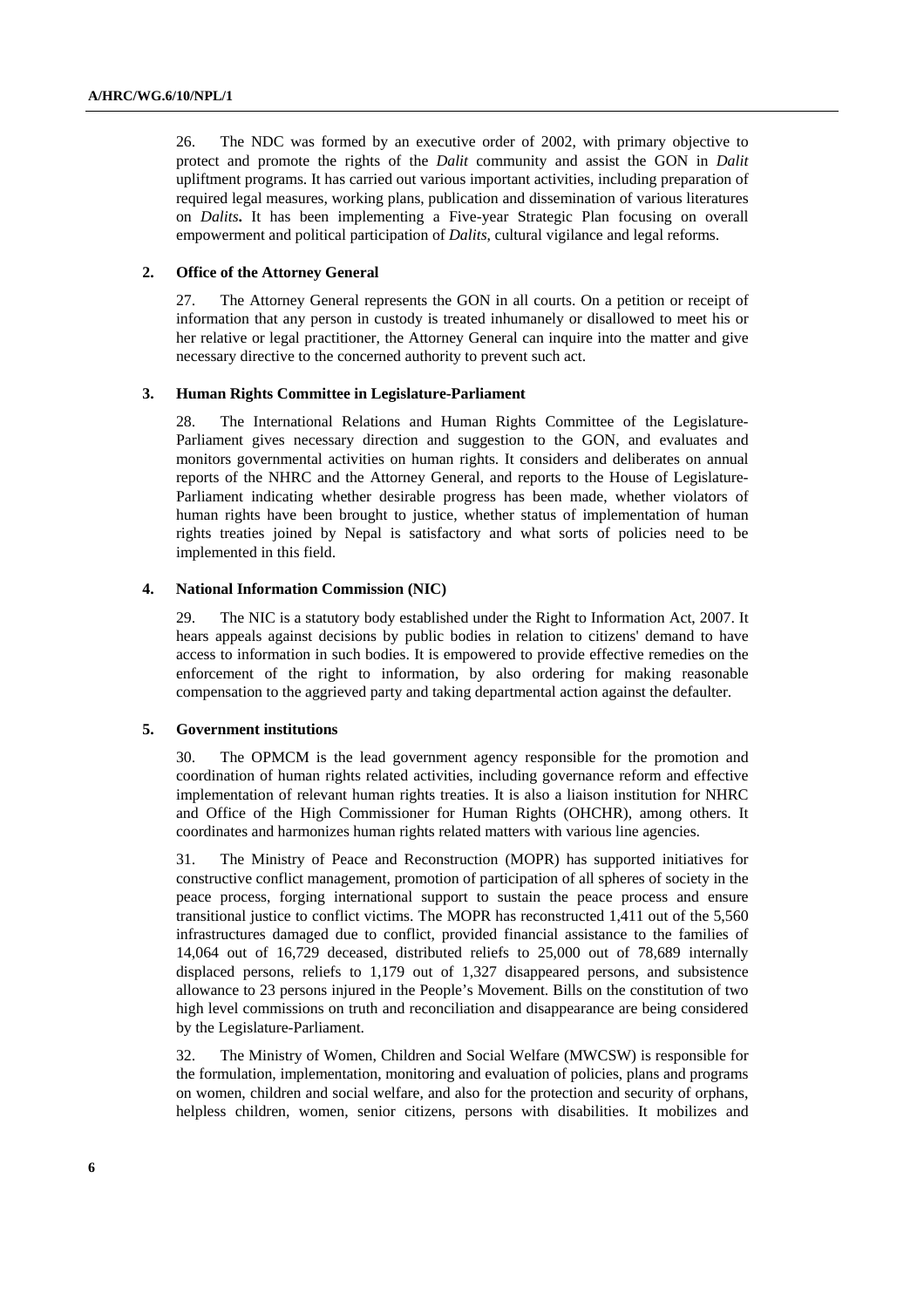coordinates with national and international NGOs in their activities within its purview. A national CEDAW committee is putting in place necessary measures to effectively implement the CEDAW. The MWCSW prepared a strategic document on gender and social inclusion in 2006, which has been instrumental in mainstreaming gender and promoting equality at the national level organizations.

33. The Ministry of Law and Justice (MOLJ) is the sole governmental agency responsible for drafting legislation, and reviewing and reforming legal system, administration of justice and judicial system. It also provides legal opinions to other line ministries on joining international treaties, acquisition of membership of international organizations and international legal obligations.

34. The Ministry of Home Affairs (MOHA) is basically responsible for the maintenance and enforcement of law and order. It is executing a Special Program for Effectiveness of Peace and Security, End to Impunity and Defending Human Rights, 2009 accompanied by a code of conduct founded on the norms of human rights, for security personnel and employees involved in the enforcement of this Program. It operates the institutions of Nepal Police, Armed Police Force and National Intelligence Department. Both Nepal Police and Armed Police Force have central human rights units, and human rights cells at their regional and local level offices. The contents of human rights are included in training manuals for police employees at all levels. These institutions have mechanisms to examine petitions against police employees for human rights violations and publish the results of such examination.

35. The Ministry of Foreign Affairs (MOFA) seeks to ensure that the overall commitments and obligations of Nepal under relevant treaties are met to the best of ability in coordination with different government organs and other relevant agencies. In addition to being actively engaged in preparation of reports to be submitted by Nepal to various human rights treaty bodies, the MOFA also performs the coordinative and liaison roles.

36. The Ministry of Defense (MOD) has a lead role in framing necessary defense policies, legislations, and managing the institution of Nepal Army. It has adopted a range of measures to ensure civilian authority over, and inclusiveness of, army, and training of armed forces in accordance with the norms and values of human rights.

37. The Nepal Army (NA) established a Human Rights Directorate in 2006, with basic mandate to impart knowledge to the armed forces about human rights and enable them to fully carry out commitments on human rights. Moreover, there is a human rights division in each Regional Headquarters and human rights sections at the Brigade level, and this provision is planned to be extended up to the operational level. The NA has been incorporating human rights and international humanitarian law (IHL) package in all trainings (basic, career and special curricula) conducted within it. A separate training package, *inter alia*, is also conducted at various locations of Division Headquarters and Brigade Headquarters periodically. In the period between 2006 and 2009, a total of 37,354 persons were given human rights and IHL package, sensitizing all staff in basic norms. Under the Military Act, 2007, an investigation committee has been formed to investigate into allegations of corruption, theft, torture and disappearance and file cases in the military special court.

#### **6. Anti corruption bodies**

38. Cognizant of the fact that corruption is a great threat to good governance and development efforts, a number of anti corruption bodies have been established with varying, yet complementing, scope and nature of mandate. The Commission for the Investigation of the Abuse of Authority (CIAA) is a constitutional body mandated to investigate and prosecute the cases of corruption and improper conduct. Likewise, the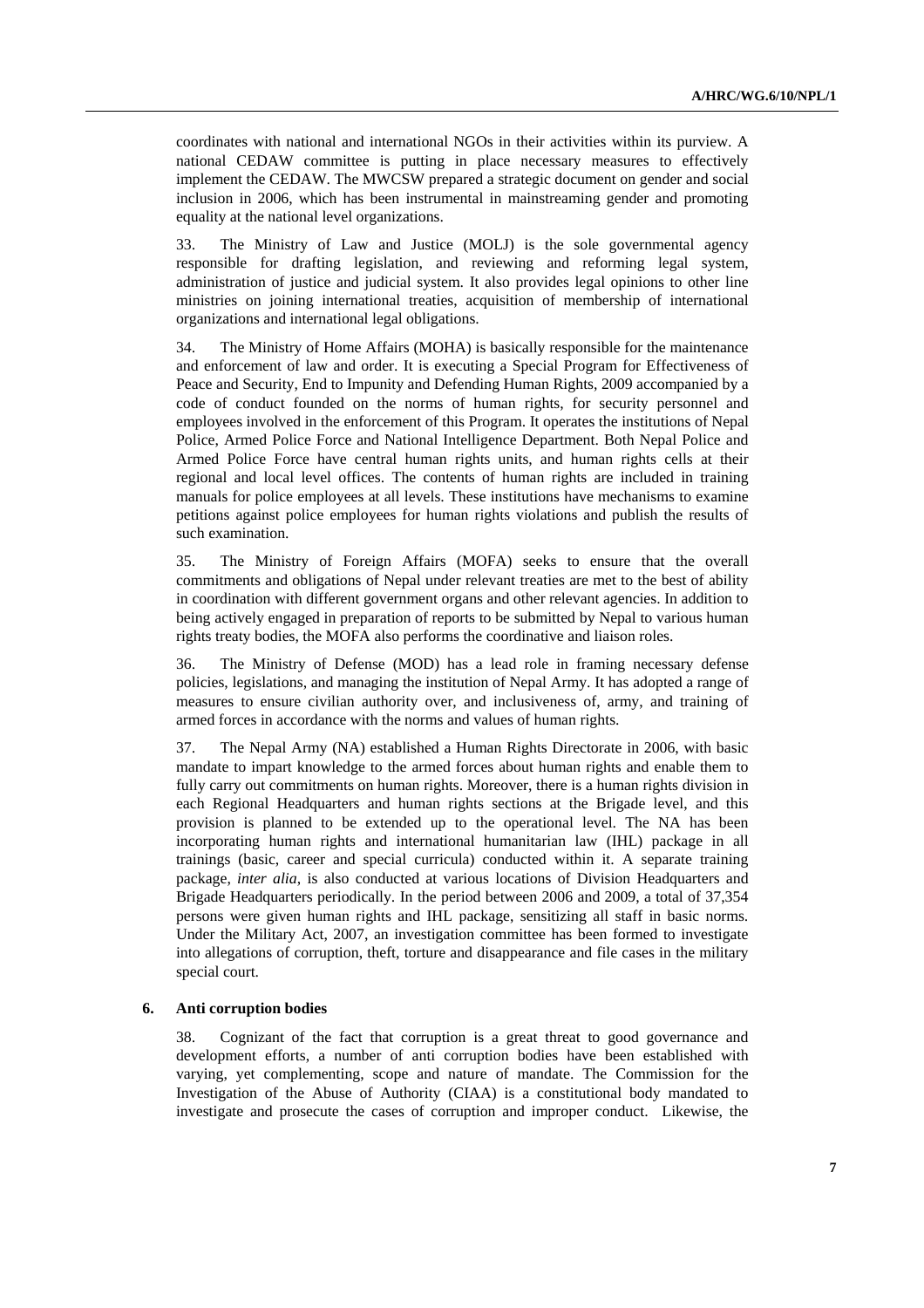National Vigilance Centre, the Special Court, Office of the Attorney General, Judicial Council, Revenue Investigation Department, Central Arrears Collection Office, Parliamentary Committees and the Office of the Auditor General serve the various functions of ombudsmen against corruption**.** 

#### **7. The media**

39. Media exercise full freedom of expression. The GON firmly believes that a fully responsible media is the nerve of any democratic polity. A good number of daily newspapers, weeklies, fortnightlies and monthlies in English and vernacular languages are being published. There is also a remarkable growth of private satellite TV channels, radios and print media. The media is active in disseminating information on various issues of national importance such as human rights, development and good governance, with the fundamental aim of generating dialogue and consensus on such issues.

#### **8. Civil society**

40. The civil society has also evolved as a vibrant institution significantly contributing to the establishment of a sound democratic system. Voluntary action by citizens, in particular the PIL, has played a supportive role in safeguarding human rights. Such action is reinforced by the NGOs and CBOs through their diverse programs including awareness raising, income generation, access to justice, environment conservation and participation in development process. Nepal has a strong tradition of NGOs and CBOs.

## **C. Scope of international obligations**

41. Nepal strongly upholds the rights set forth in the UDHR and principles enunciated in the UN Charter. Nepal is also a party to almost all core universal human rights treaties<sup>5</sup>, eleven ILO conventions,<sup>6</sup> and many other human rights related treaties.<sup>7</sup> It is also a party to the Four Geneva Conventions of 1949. It ratified the SAARC Convention on Regional Arrangements for the Promotion of Child Welfare in South Asia, 2002 and SAARC Convention on Preventing and Combating Trafficking in Women and Children for Prostitution, 2002.

42. Nepal is committed to make the Human Rights Council a strong and effective body. It has extended exemplary cooperation to all mechanisms of the UN, including the Human Rights Council. It continues to remain constructively engaged with the Office of the United Nations High Commissioner for Human Rights (OHCHR), which maintains a country office in Nepal since 2005. The Agreement between the GON and the OHCHR was revised in June last to reflect democratic changes and respect constitutional provisions.

43. At the invitation of the GON, various special procedures, mandate holders visited Nepal, namely, the Working Group on Arbitrary Detention in 1996, the Special Rapporteur on extra-judicial, summary or arbitrary executions in 2000, the Working Group on Enforced or Involuntary Disappearances in 2004, the Representative of the Secretary General on the human rights of internally displaced persons in 2005, Special Rapporteur on the question of torture in 2005, Special Rapporteur on the Situation of Human Rights and Fundamental Freedoms of Indigenous Peoples in 2008, and Special Representative of the Secretary General for Children and Armed Conflict in 2008 and 2009.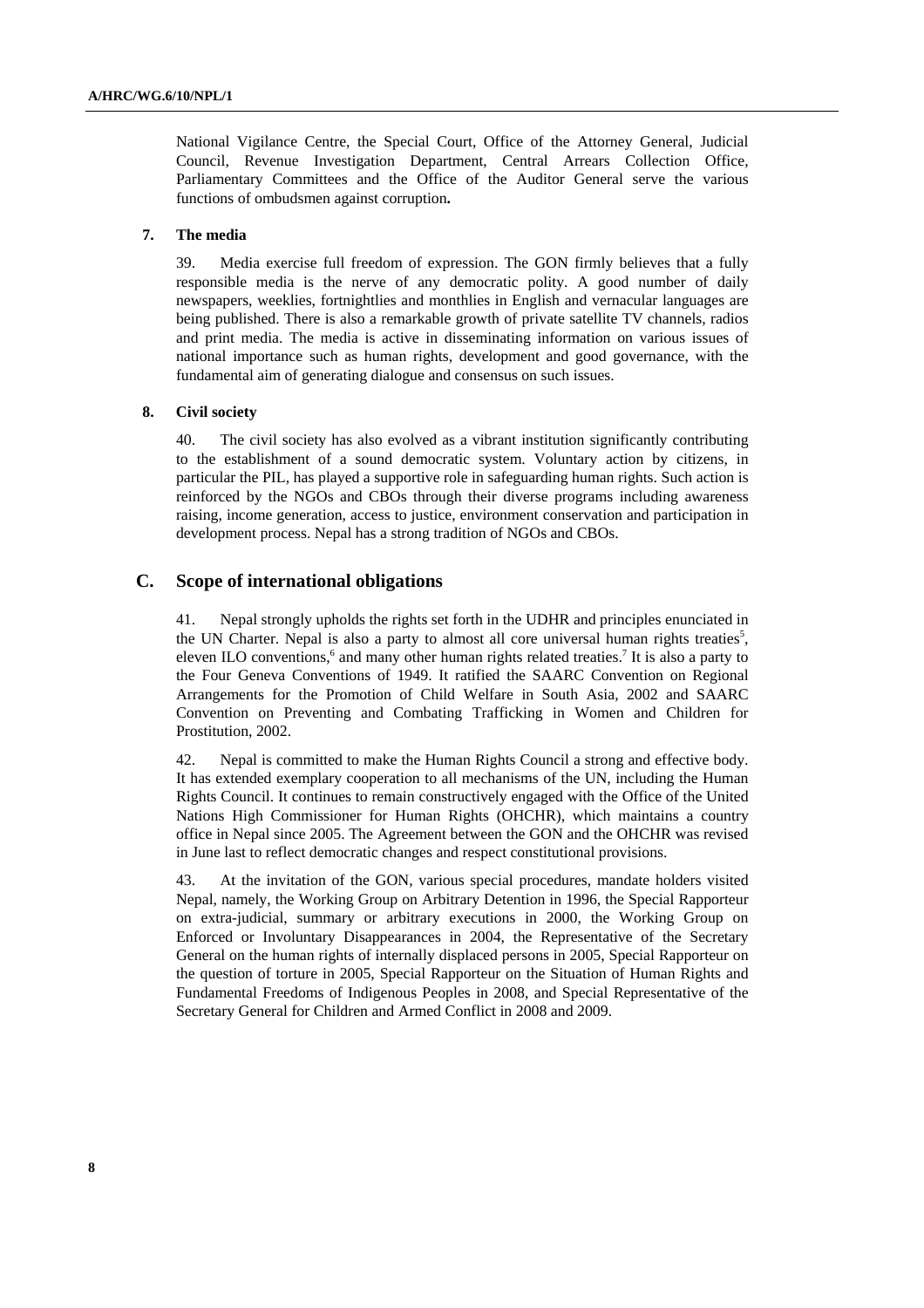# **V. Promotion and protection of human rights on the ground**

# **A. Civil and political rights**

44. The Constitution serves as a shield against any infringement of civil and political rights. Most of the rights guaranteed by the ICCPR have been recognized as fundamental rights.<sup>8</sup> The Constitution confers on every person the right to life with dignity and liberty, and the right against death penalty. This right is essentially the foundation of human rights jurisprudence in Nepal. The Constitution sets the objective of the State as to maintain peace and order, protect and promote human rights, promote public welfare in the society, and create opportunities for maximum public participation in the governance, and the political objective as to build prosperous and affluent Nepal by institutionalizing democracy.

45. A specific legislation, the Press and Publication Act, 1992 is designed to safeguard the freedom of opinion and expression. The Right to Information Act, 2007 has further reinforced Nepal's commitment to promote freedom of information and the right of access to information.

## **B. Right against torture**

46. Nepal is a party to the Convention against Torture and Other Cruel, Inhuman or Degrading Treatment or Punishment (CAT). The Constitution recognizes the right against torture as a fundamental right. Any form of physical or mental torture or cruel, inhuman or degrading treatment for any reason is prohibited, and legally punishable. A victim of torture is entitled to compensation as specified by law. The Torture Related Compensation Act, 1996, is a special legislation in this respect. A bill to criminalize the act of torture is being considered by the GON.

47. The GON views any alleged acts relating to torture in any part of the country with serious concern. It has carried out investigations of allegations of such acts. Necessary punitive measures have been taken subject to law against those found indulged in such act. The GON is seriously considering the recommendations made by the Special Rapporteur on Torture for making necessary legal reforms.

## **C. Economic, social and cultural rights**

48. Nepal is a party to the ICESCR, and reaffirms that all human rights are universal, indivisible and interdependent. A range of economic and social measures, including the provision of basic food, health service, educational facilities, housing and other essential services have been adopted, in order to ensure a high quality of life for its people. The GON believes that the progressive realization of economic, social and cultural rights is largely dependent on the availability of requisite infrastructures and resources at the domestic level as well as on positive international cooperation and technical assistance.

## **1. Economic development and poverty alleviation**

49. Poverty alleviation has been a major priority of successive governments in Nepal. Development plans have strived to reduce poverty and achieve wider economic growth. Currently, the economic growth rate is 3.4 percent, which is a reflection of existing problems including unemployment, poverty and increasing income disparity. In order to address this situation, the GON has strived to achieve the state's fundamental economic objective of transforming national economy into an independent, self-reliant and progressive economy, also through equitable distribution of economic gains based on social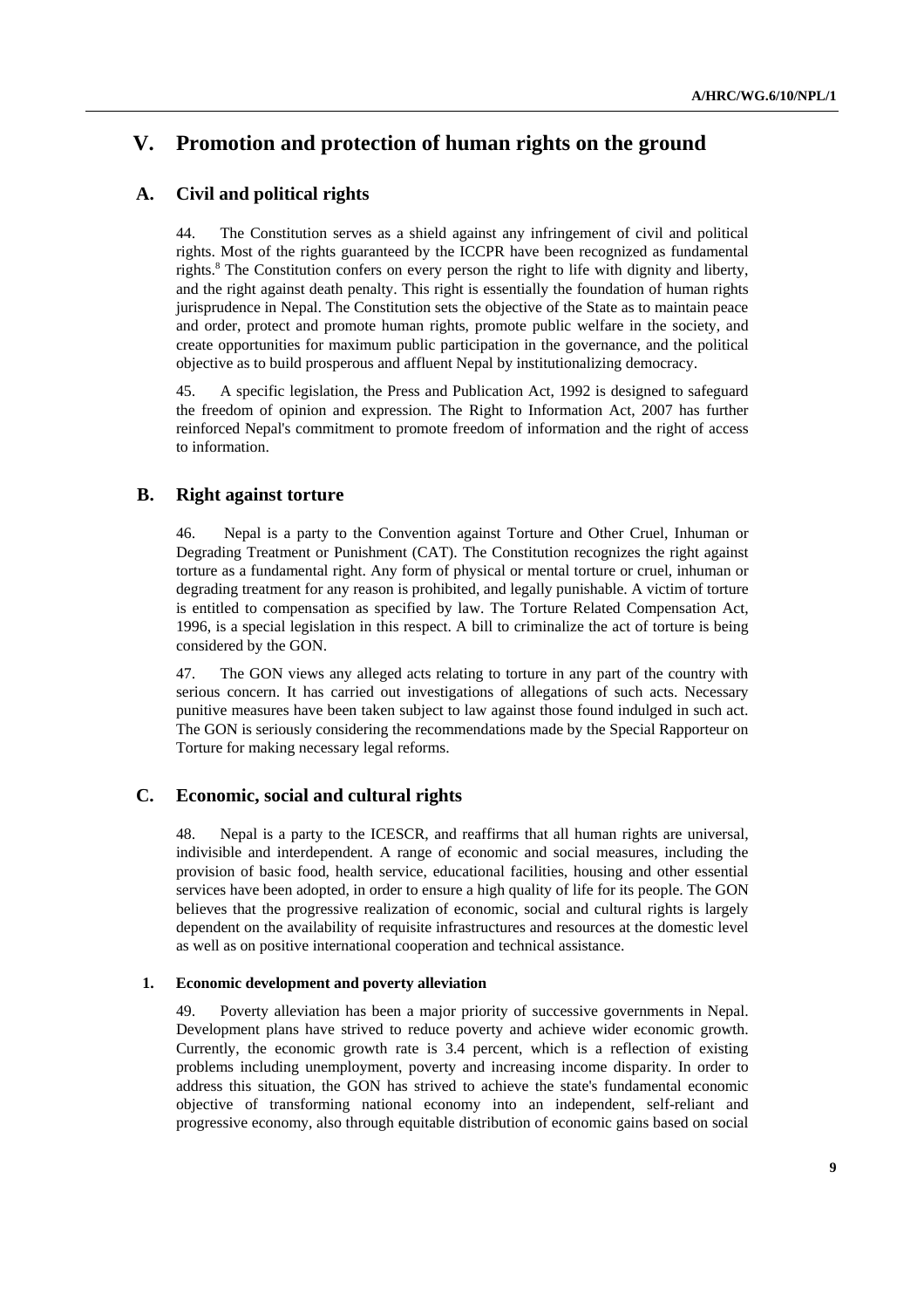justice and elimination of economic inequalities. The GON is determined to attain the MDG goals. It implemented the Poverty Reduction Strategy Paper (2002–2007) focusing on, *inter alia*, structural reforms, broad-based economic growth and social inclusion through participation and empowerment of the marginalized or vulnerable groups and communities.

50. Consequently, Nepal has achieved a significant progress in poverty alleviation. The absolute poverty has gone down from 42 percent in 2000 to 31.4 percent in 2005 and further down to 25.4 percent in 2009. In keeping with this achievement, the GON is further streamlining its measures to narrow down the gap between the rich and the poor.

## **2. Right to health**

51. The Constitution has safeguarded the right to environment and health as a fundamental right, entitling each person to live in a healthy environment. Each citizen has the right to free basic health services from the state, as provided in law.<sup>9</sup> The GON recognizes that the enjoyment of right to health is intrinsic to the dignity of human being. The national health policy adopted by Nepal since the 1990s is governed by a commitment to provide free essential health service to all. The GON is implementing the Second Long-Term Health Plan 1997-2017 and other population and sanitation related policies.

52. The GON has implemented the free health service in primary health care institutions and district hospitals. People have free access to 40, 33 and 23 kinds of medicines at district hospitals, primary health centres and health posts, and sub-health posts, respectively. Pregnant women are entitled to free maternity service at all governmental hospitals and private hospitals making agreement with the Ministry of Health and Population (MOHP). A transportation allowance is provided to those women who give birth at a health institution. Moreover, the poor, indigent, disabled and women volunteers are entitled to free medical service in entirety.

53. The GON is making efforts to increase the rate of child immunization from the existing 83 percent to 100 percent. The achievement in the immunization service has been appreciated by the international community and development partners. Nepal is committed to the "health for all" as pledged in the Alma-Ata Declaration of 1978 and to the achievement of MDGs by 2015. Significant achievements have been made in several areas. Maternal mortality rate has gone down to 281, total fertility rate to 3.1, under five mortality rate to 61, and infant mortality rate to 48. The average life expectancy has gone up to 63.3 years. The GON believes that it is on the right track to achieve health related MDGs.

#### **3. Right to food**

54. The Constitution recognizes food sovereignty as a fundamental right. The GON recognizes that food security implies physical and economic access of each person each day to adequate, hygienic and nutritional food, according to his or her requirement and desire. Government policies in this sector focus on four basic aspects of food sovereignty: availability of food, access to food, proper use of food, and food stability.

55. In remote districts, the GON is making food available through the Nepal Food Corporation, a government undertaking, and other means which include 'Food for Work' and 'School Feeding' programs.

#### **4. Right to education**

56. The Constitution safeguards the right to education and culture as a fundamental right. Accordingly, every community has the right to basic education in its mother tongue, and preserve and promote its language, script, culture, cultural civilization and heritage, and every citizen to free education up to secondary level, as provided in law. The education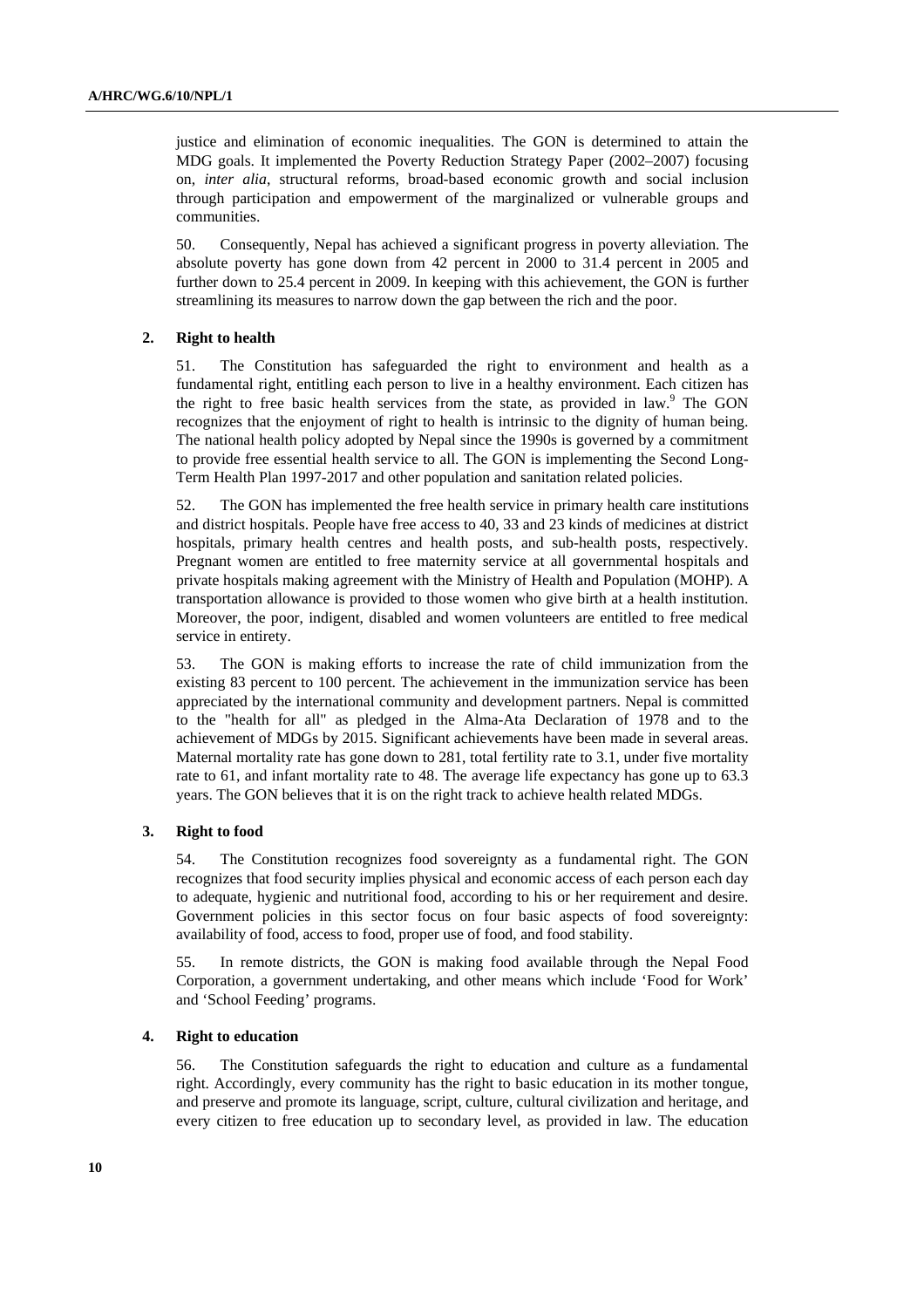policy has been structured to achieve this fundamental right and directive of state policy, and MDG 2 by 2015. The prevalent education policy aims at democratic, inclusive and egalitarian quality education for all. The GON has made education free up to secondary level. A bill to provide free and compulsory basic education is under consideration. Communities are encouraged to get permission to run primary schools in their mother tongue; and course-books have already been prepared in 16 mother tongues.

57. The GON has implemented the School Sector Reform Plan (2009–2016). It restructures the school education covering education from grade one to twelve, while specifying education from grade one to eight as basic education, which is the basic right of the child. The National Action Plan on Education for All (2001–2015) has identified goals of elementary child education and development programs, based on four pillars, namely, survival, development, protection and participation. The literacy rate of 6 plus year population is 63.7 percent. There are altogether 32,130 schools where 7,575,880 students are studying. The net enrolment rate of primary level (grade 1–5) is 93.7 percent. Currently, a total of 29,089 early child development centres are engaged in imparting child education, of which 24,773 are community-based and the rest are institutional school-based. The GON has incorporated civic education and concepts of human rights into school curricula with a view to promoting human dignity.

58. To ensure inclusiveness and gender mainstreaming in education, various programs have been launched. These include reservation of 45 percent of scholarship for higher education in medical sciences that are available to the GON for indigent students from community schools and belonging to vulnerable groups, provision of scholarship to indigent girls in Terai who wish to pursue technical education on auxiliary nurse midwifery; extension of day nutrition program to 35 districts to mitigate drop-outs; provision of scholarship to 50 percent girls at the primary level and to all school girl students in Karnali Zone; allocation of quota for 40,000 girl students under annual 60,000 secondary education scholarships; mandatory recruitment of women teachers in a specific ratio; and income and skill generating trainings to women. A literacy campaign with the slogan of "let us be literate and enhance capacity" is being launched with local level participation. Now, women teachers account for more than 27 percent (42000) in community schools.

## **5. Right to housing**

59. The Constitution has adopted a policy of establishing the right of all citizens to housing, and uplifting and providing shelter to marginalized communities through reservation, and a policy of implementing a scientific land reforms program. The GON is implementing the national housing policy, founded on the concept of "housing for all", and with the objective of providing government support to low-income groups and ensuring planned human settlement. The TYIP has committed to provide safe and affordable housing facilities while promoting planned settlement.

60. A series of programs have been adopted to ensure right to housing, which include housing program targeted to low-income families, physical improvement of habitation of landless squatters, rural housing development program, land and housing development program and rehabilitation of displaced families.

61. Soft interest housing loans are being provided through finance companies, revolving funds and income-generating funds to the backward families including women, Dalit, bonded labourers and indigenous nationalities. Certain lands are being provided to freed bonded labourers for housing purpose. A total of 4403-05-010 *Bigaha* of land has already been provided to 21,639 families and a sum of 112 million 278 thousand rupees provided to 12,034 families for housing. Out of 27,570 emancipated bonded labours, 21,639 families have already been rehabilitated, and the rest are in the process.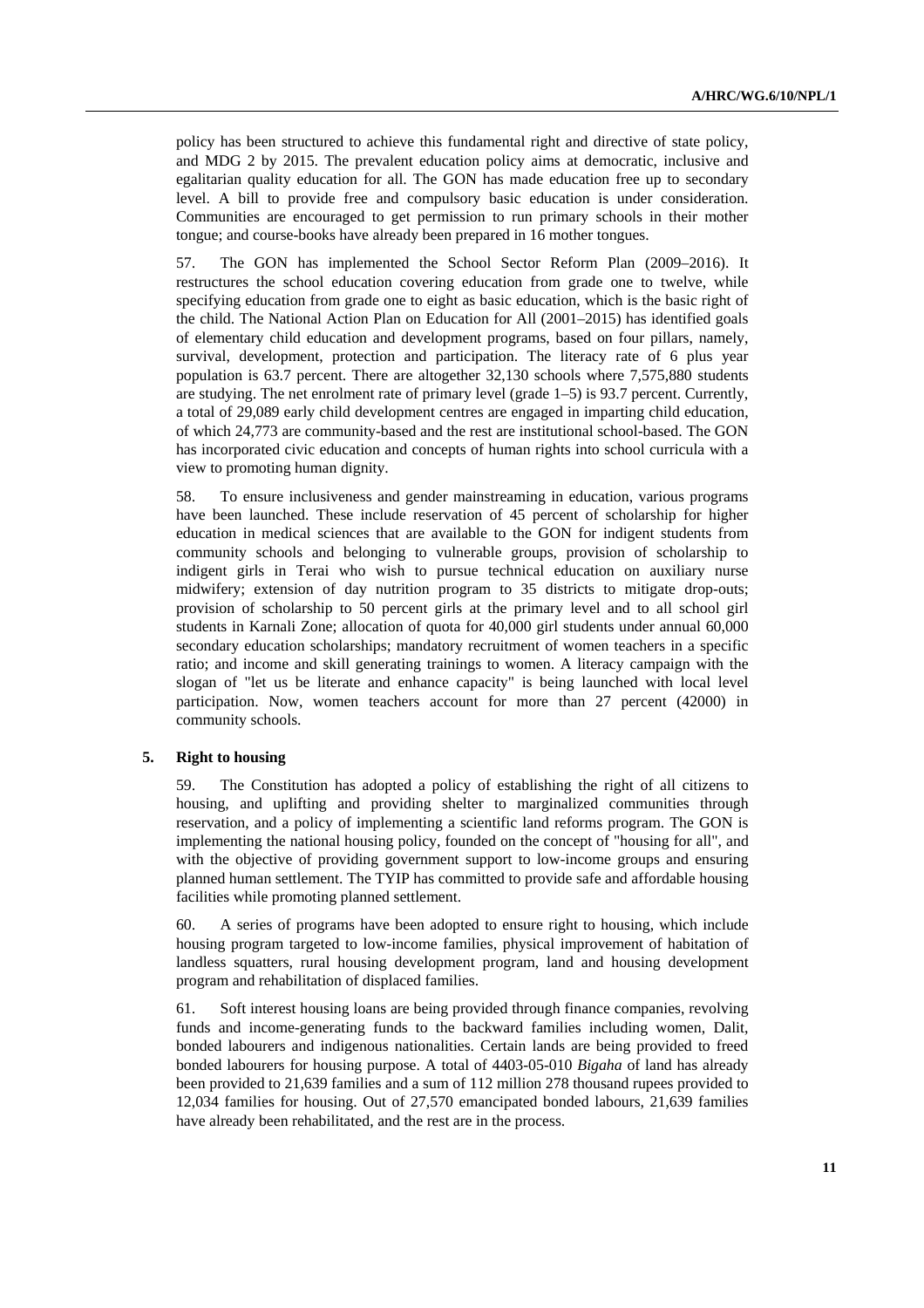#### **6. Right to work and just and favorable conditions of work**

62. The Constitution recognizes the right to employment and labor related rights as fundamental rights. Each citizen is entitled to employment as provided in law, and each worker and employee to appropriate labor exercise, form and join trade unions and engage in collective bargaining, as provided in law. The State is obliged to pursue policies designed to establish this right and provide employment to the labor force. Each person has the right against exploitation, and against work contrary to his or her will and desire, except in relation to compulsory service for public purposes.

63. The Labor and Employment Policy, 2006 is designed to provide productive, nondiscriminatory and decent work opportunities for citizens, through building and managing a labor market that is contributive to national economy and competitive globally. The Labour Act, 1991 and Regulation, 1993, Foreign Employment Act, 2007 and its Regulation, 2007, Trade Union Act, 1992 and Regulation, 1993 are core legal measures to institutionalize these rights as well as relevant ILO Conventions ratified by Nepal. There are also specific laws to prohibit child labor. Provision of equal pay for equal work is in place. The GON has specified minimum wages for workers and employees, including agro labors. Inspection visit by factory inspectors is a mechanism to ensure compliance with statutory provisions including occupational health and safety. A tripartite consultation mechanism has been established, which makes suggestions in policy and legal reforms in the field of labor and employment.

64. The GON has entered into bilateral labor agreements with some countries, which will promote dignified and decent working environment in relation to foreign employment. The GON has also implemented provisions of labor desks, insurance, orientation training, inquiry desk in the foreign employment department, examination and inquiry into complaints in relation to foreign employment so as to promote the right to safe migration.

## **D. Women's rights**

65. Nepal is a party to the Convention on the Elimination of All Forms of Discrimination against Women (CEDAW) and its Optional Protocol. It maintains that implementation of the Security Council Resolution 1325 (2000) on Women, Peace and Security, is highly important. A separate action plan is being prepared to forge participation of women in conflict resolution and other activities.

66. Nepal has identified gender mainstreaming, inclusion and equality as a priority in its national development plan. Policy and legal reforms, leadership development, social rehabilitation of women affected by the conflict, legal aid, gender awareness and advocacy are some important activities being carried out to this end. The TYIP sets the target of 33 percent women's participation in overall state machinery. Under the Women Development Program, women have been united against domestic violence and human trafficking, and involved in entrepreneurship and skill development income generation related activities by means of revolving fund operation. Women's cooperatives have become an effective vehicle for uniting women engaged in unorganized sectors, and conducting campaigns against various malpractices. Since 2002, the Gender Responsive Budget Initiative has been implemented. The allocation of gender budget in the current fiscal year is 17.3 percent.

67. The National Plans of Action on CEDAW and Beijing Platform of Action framed in 2004 are being practically implemented. The GON has adopted temporary and special measures for full development and advancement of women. More than 150 laws provide for affirmative provisions for women in education, health and employment, and strive to secure gender justice.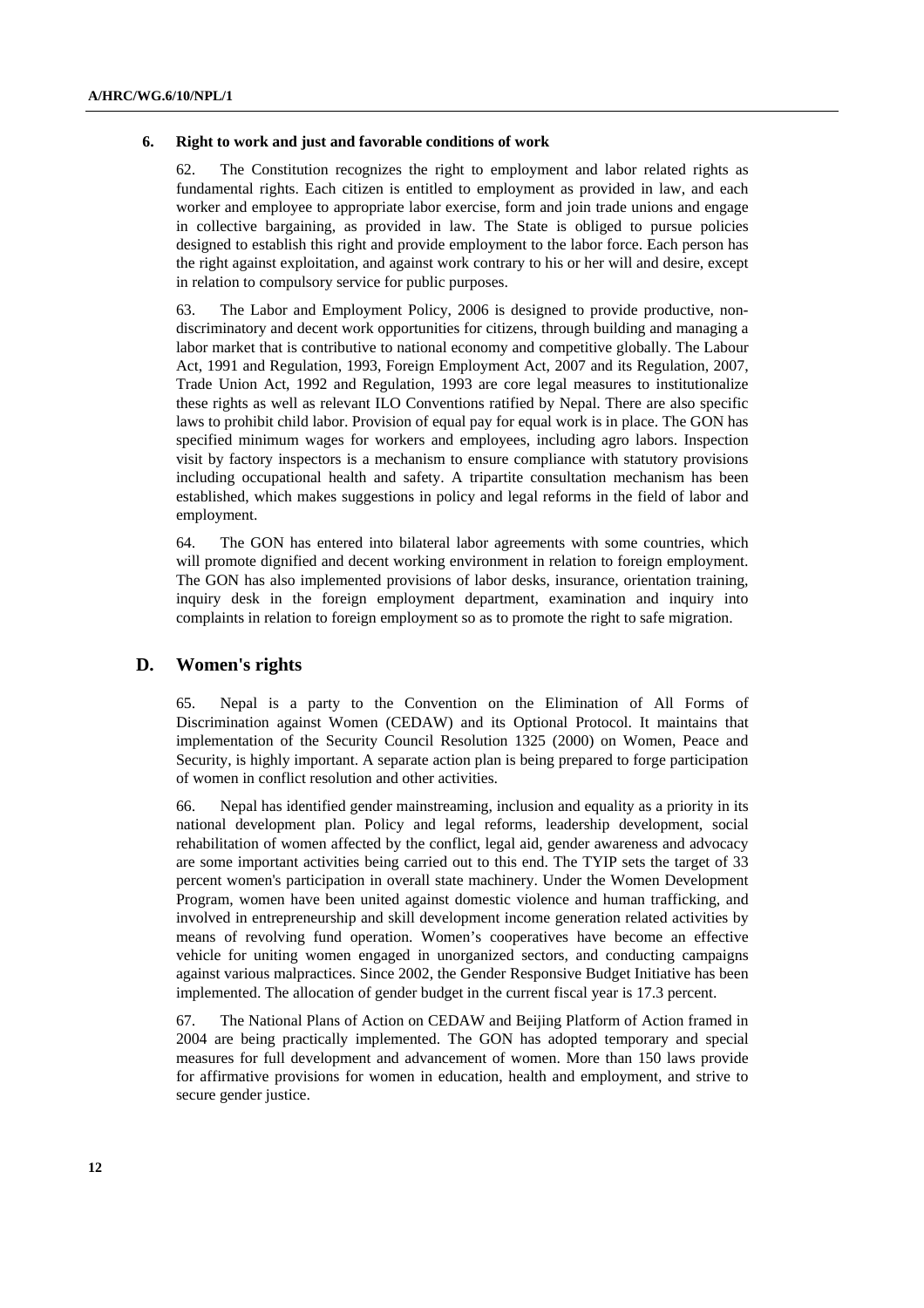68. The Human Trafficking and Transportation (Control) Act, 2007 and its Regulation, 2008, which cover both cross border and internal trafficking for any purpose, are a strong law to address the issue of trafficking in person. It also incorporates important provisions to provide justice to the victims, including compensation, in-camera hearing and establishment of a rehabilitation fund. The Domestic Violence (Crime and Punishment) Act, 2009 aims to end domestic violence which is in its implementation.

69. In pursuance of the recommendations of the CEDAW Committee, 65 discriminatory legal provisions have already been eliminated. A law review committee under the MWCSW is working out toward further elimination of laws perceived to be still discriminatory.

## **E. Rights of the child**

70. Nepal is party to the Convention on the Rights of the Child (CRC) and both of its Optional Protocols. The Constitution protects children's right as a fundamental right and incorporates: right to identity and name; right to nurture, basic health and social security; right against physical, mental or other form of exploitation; right of helpless, orphan, mentally retarded, conflict victim, displaced, vulnerable and street children to special facilities from the State; right of minors against their employment, engagement or use in a factory, mine or similar other hazardous work or in army, police or conflict.

71. The TYIP aims to abolish all forms of exploitation, abuse, violence and discrimination against children through promotion of child-friendly environment for the physical, emotional, mental and intellectual development of, and protection of the rights of, the child. The GON has implemented a 10-year National Plan of Action (2004/05– 2014/15), covering areas of health, protecting children against abuse, exploitation and violence, and combating HIV/AIDS.

72. Nepal has a comprehensive legal regime for the protection of the rights of the child. The Act Relating to Children, 1992 incorporates almost all the rights of the child, defined as one who is below 16, as enunciated in the CRC, and is based on a child friendly approach. This Act as well as criminal justice system of Nepal is geared towards the rehabilitation of child offenders, through various institutions including children reform homes. Juvenile justice related regulation has prescribed child-friendly procedures to be adopted while trying cases involving children. There are juvenile benches in 28 out of 75 district courts. Six courts are implementing the program for the improvement of legal and institutional framework for the protection and promotion of the rights of the child, which will be gradually extended to other courts.

73. The Child Labour (Prohibition and Regulation) Act, 1999 outlaws the engagement of a child below 14 in work as a labourer and provides for a stringent punishment. A committee of child labor prevention and a child labor prevention fund have also been established under this Act. These measures are also in tune with the Worst Forms of Child Labour Convention, 1999. Exploitation of children for pornography, sexual exploitation and trafficking is strictly outlawed, in keeping with Nepal's commitment under the two Protocols to the CRC.

74. The GON has adopted a zero-tolerance strategy in relation to child recruitment. Efforts are directed to protect children and ensure that children recruited in armed conflict have access to rehabilitation and reintegration measures. An exodus of 4,008 non-qualified combatants, including 2,973 minors, has already been made from various cantonments, and they have been integrated into society. The GON is preparing a national policy on children associated with armed forces and armed groups.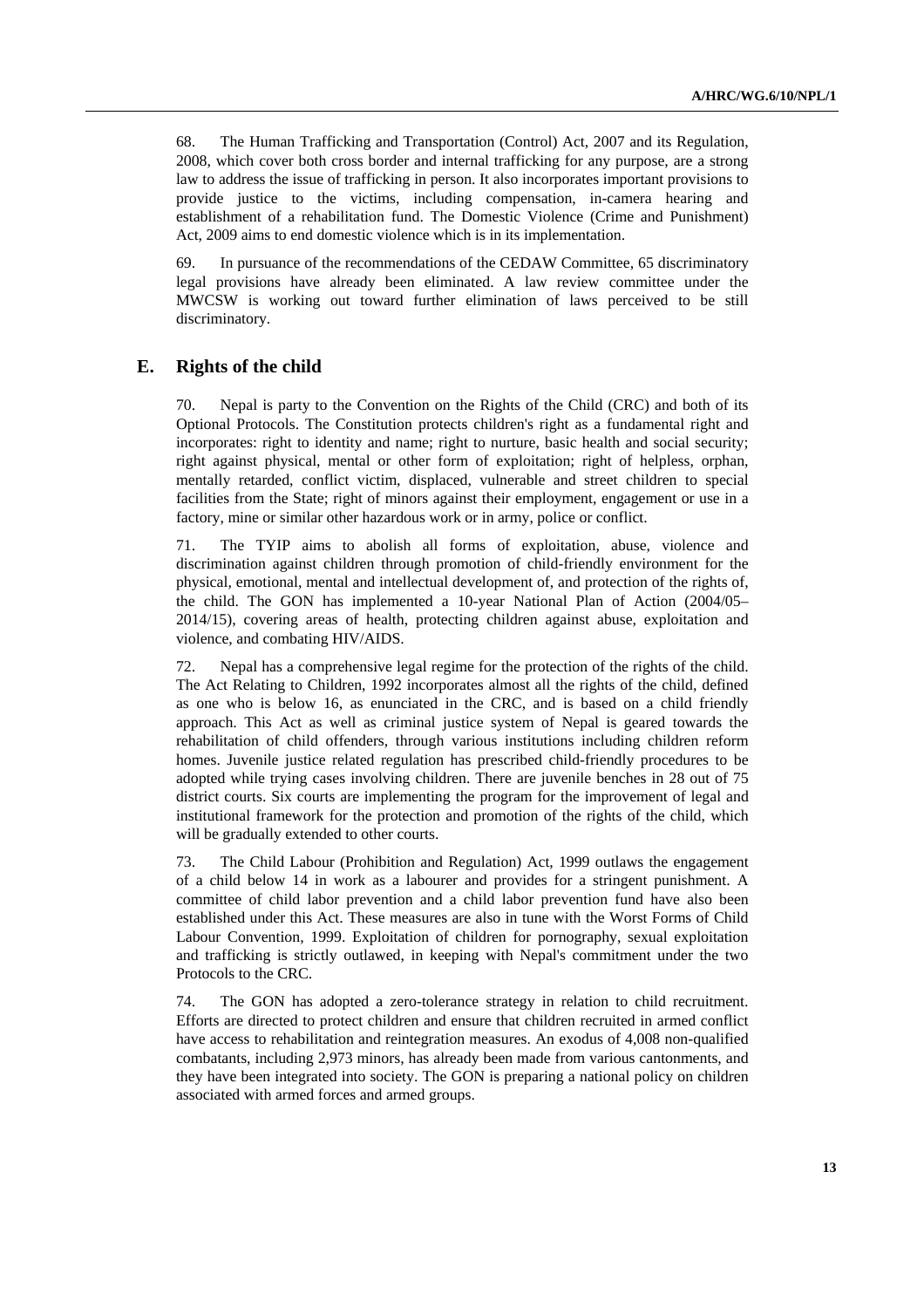## **F. Rights of persons with disabilities (PWDs)**

75. Nepal has ratified the Convention on the Rights of PWDs. The GON has been enforcing the National Policy and Plan of Action on Disabilities, 2006, in tune with the Extended Decade Work Plan for Asia Pacific Region PWDs 2003–2012. Legislative reforms, promotion of awareness on disability prevention, free education and medical care, family and community based rehabilitation and employment are major areas of intervention. Required resources are being channeled to the Local Bodies for the development and empowerment of PWDs and their enhanced participation in development plans. The right based and inclusive approach is the bedrock of the GON's policies and plans in this field. Privileges in relation to education, health, skills-based training and transport services, among others, are some examples of positive discrimination in favor of the PWDs. A national coordination committee oversees and coordinates activities in this field, also in collaboration with the civil society.

76. The Protection and Welfare of Persons with Disability Act, 1983 and Regulation, 1994 are major legal measures to give effect to the Convention. The GON is working out for timely improvements in the policy and legal regimes in the field of rights of PWDs. It has also framed building codes requiring public buildings to be PWD friendly.

## **G. Rights of dalits**

77. Nepal is party to the Convention on the Elimination of Racial discrimination (CERD) and has recognized Durban Declaration and Program of Action. The Constitution has recognized the right against untouchability and racial discrimination on any ground as a fundamental right. Any such discriminatory treatment is outlawed and also entails compensation to the victim. A person has the right against deprivation of use of public facilities or access to religious sites on ground of caste or race. Any act depriving any person of a particular caste or tribe of services or facilities or reflecting any superiority or inferiority of persons belonging to any cas*t*e or race or justifying social discrimination on ground of caste or race is punishable.

## **H. Social security of senior citizens and other vulnerable groups**

78. The Constitution has guaranteed the right of vulnerable groups to social security as a fundamental right. The Act Relating to Senior Citizens, 2006 provides legal base to various social security schemes for senior citizens. The GON has been providing a monthly allowance to senior citizens above 70 years of age, with 65 years of age for those in the Karnali Zone. Senior citizens above 75 years of age are entitled to free medical treatment of severe diseases like heart, kidney and cancer.

79. A range of public service employment and labor related laws and policies provide for social security measures including provisions of gratuity, pension and compulsory provident fund for employees and workers, with special focus on those from vulnerable or marginalized groups or communities.

## **I. ILO Convention 169 on rights of indigenous and tribal peoples**

80. Nepal has ratified the ILO Convention 169. The GON is working out to adopt a national action plan on its implementation to ensure indigenous peoples' effective and politically meaningful participation in the decision-making process and equal representation in the governance of the country.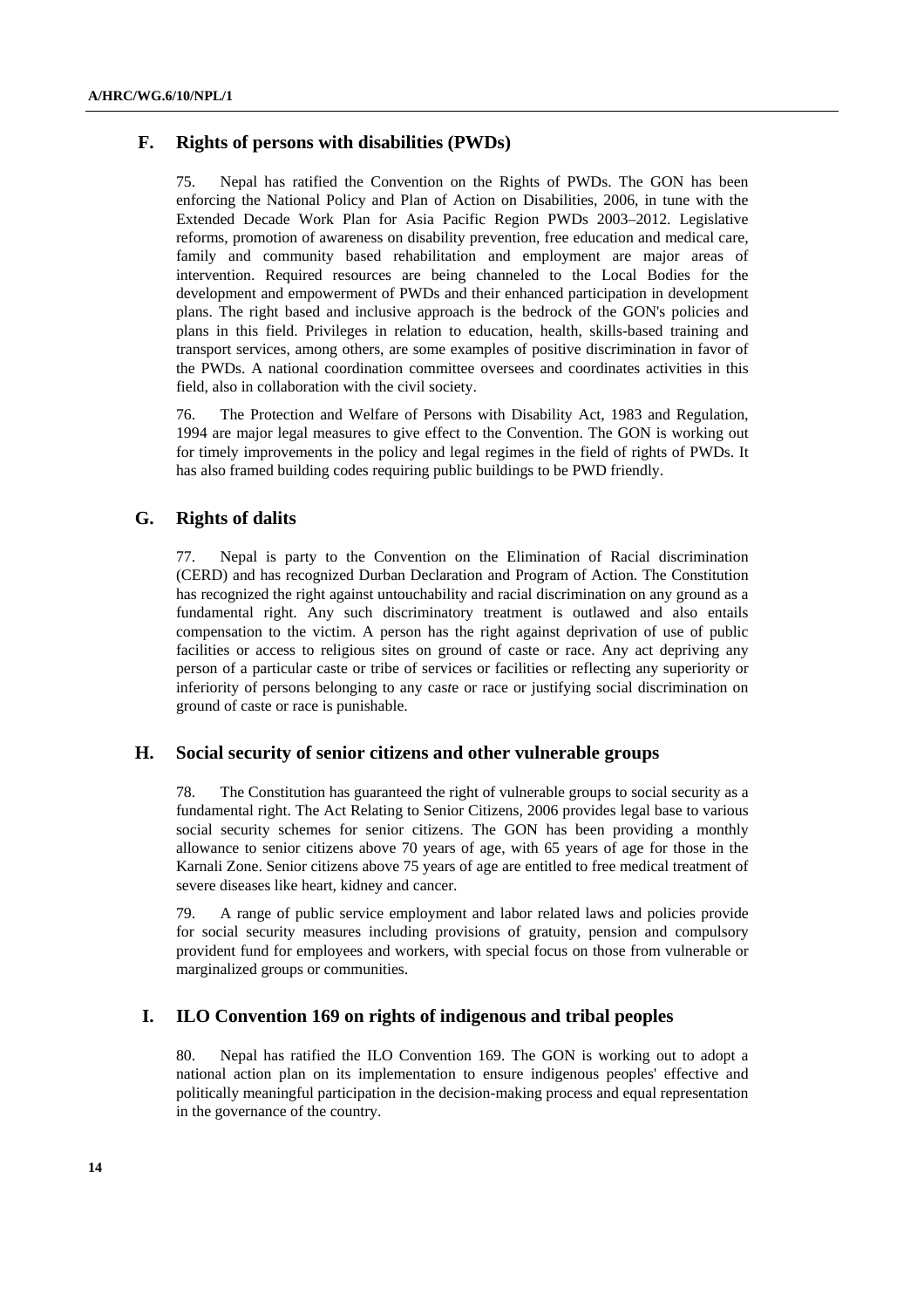# **VI. Achievements, best practices, challenges and constraints**

## **A. Achievements**

## **1. Holistic approach to human rights**

81. Nepal has been able to adopt a holistic and multi-faceted approach for the protection and promotion of human rights against the backdrop of its diverse social and cultural ethos, development imperatives and over a decade long armed conflict, which has resulted in the death of about 16,729 persons, displacement of about 78,689 persons, disappearance of about 1,327 people, and devastation of public infrastructures valued at about 5 billion Rupees.

82. Peace, justice and democracy are indivisible and they never thrive in isolation from each other. The signing of the CPA was demonstration of the commitment of all political parties to establish a lasting peace premised on the value of democratic pluralism in the country, and with pledge to protect and promote human rights under all circumstances. The Constitution, incorporating the CPA as an integral part, has directed the State to provide for economic, social and cultural justice through democratic, progressive and inclusive restructuring of State.

## **2. Human rights as an overriding issue**

83. The issue of the protection and promotion of human rights has become an overriding priority agenda of the GON in its governance system. The right-based approach has gradually gained momentum in national policies, plans and laws; and all the relevant stakeholders have been increasingly positive towards inclusion of human rights in national plans and development process. Various national institutions importantly NHRC, NWC, NFDIN and NDC are actively involved in the protection and promotion of human rights for all, particularly those of marginalized groups. The GON values the feedback from the nongovernmental sector institutions on human rights situation.

## **3. Increased level of awareness about human rights**

84. A great level of awareness about human rights has been attained. Now, a great majority of people have broad awareness about the right-based approach and are able to argue and advocate for their rights. Various sensitization programs have been instrumental in bringing about behavioral change in governmental officials and security personnel.

## **4. Human rights policy incorporated into development plans**

85. In pursuance of the state obligations in the field of human rights, the TYIP has committed to ensure human rights guaranteed by the Constitution and international treaties subscribed to by Nepal, and to support poverty alleviation. These commitments have been implemented through a range of important measures, including harmonizing human rights programs with national development programs, institutional strengthening of the judicial system, and implementation of national human rights action plan. Similarly, with wider participation of stakeholders, national plans of action in areas of education and health, in women empowerment, in the rights and development of the child, the PWDs and senior citizens are being implemented. Consequently, each government institution is obliged to develop its policies, plans and programs guided by the right-based approach and in consonance with the human rights action plan.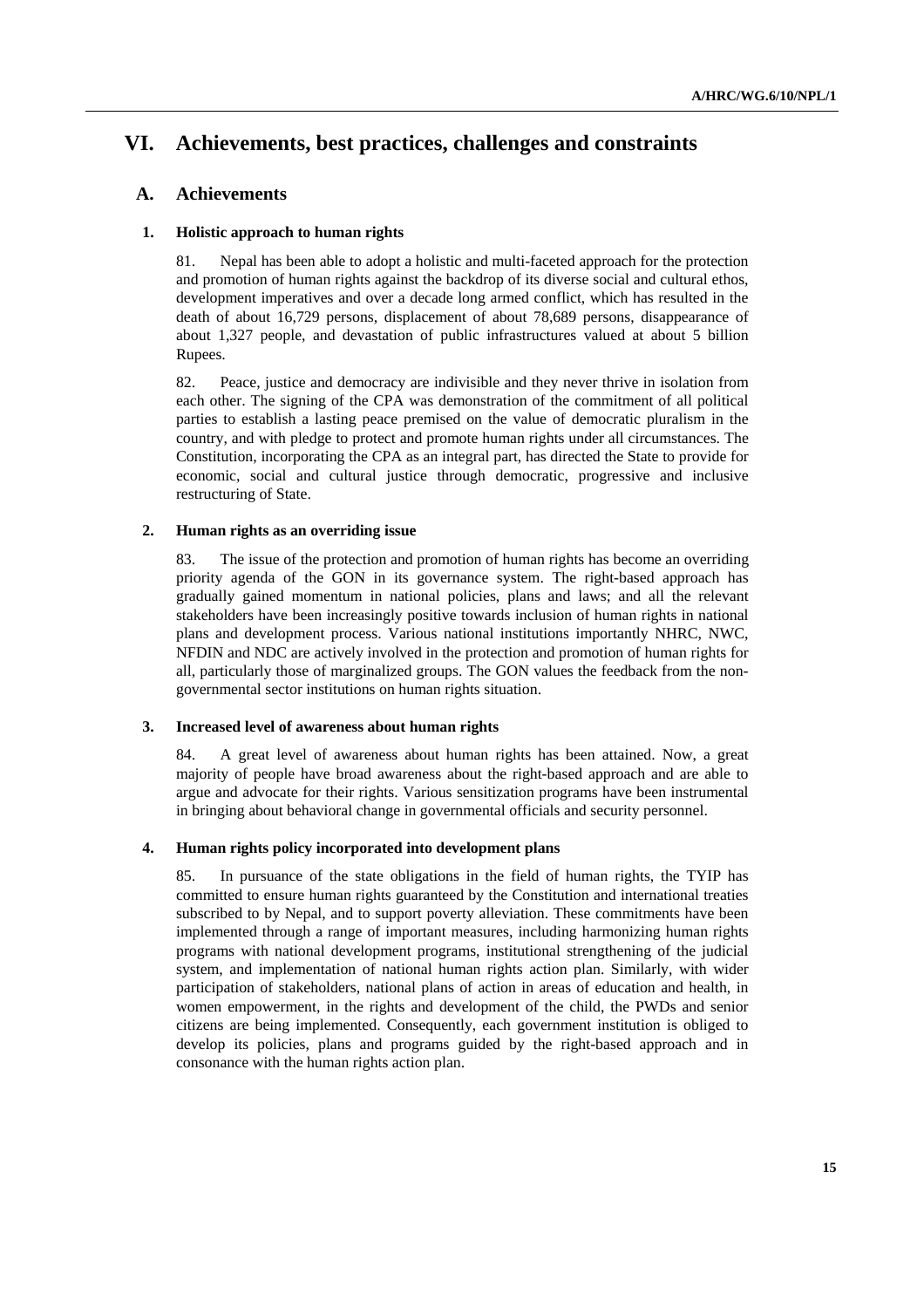#### **5. Engagement with international mechanisms**

86. In keeping with commitments made by it at times, Nepal has demonstrated a high level of openness and transparency through constructive engagements with various UN human rights mechanisms including treaty bodies and the special procedures mandate holders, and maintained open and constructive dialogue with the OHCHR and other international institutions.

#### **6. Legislative framework of good governance**

87. In recognition of the fact that good governance is fundamental for the protection and promotion of human rights, the Good Governance (Management and Operation) Act and Regulation have been promulgated. A code of conduct for civil service employees has also been implemented under this legislation. Enactment of Money Laundering Act, Public Procurement Act and Amendment to the Civil Service Act, issuance of Guidelines for Making Effective Government Service and Facilities, and provisions of citizen's charter are some other important measures. Policy and institutional reforms have been made in the civil service to establish transparency, accountability and participation. The Public Service Commission Act has given impetus to these reform initiatives. In the nutshell, the issue of human rights has been crystallized by law and practice as an integral part of the governance system in the country.

## **B. Best practices**

## **1. Inclusive and balanced development approach**

88. The Government has introduced a policy of inclusion in pursuit of making the society equitable through elimination of existing regional, class and caste-based*,* ethnic and other disparities and discriminations. The Tenth Plan enunciated inclusion as a strategic pillar for poverty alleviation. The Constitution has included various important provisions on inclusive development in all sectors including economic, social, political and ecological ones so as to ensure human rights and fundamental freedoms for all castes, ethnic groups, gender, religions, regions, ages, and classes by restructuring the State. As envisaged in the TYIP, a series of policies and other measures are being implemented to make Nepal an inclusive nation.

89. Nepal believes that such an inclusive and just statehood is a *sine qua non* for the protection of human rights, and for fulfillment of the physical, emotional and basic needs of all. It has to be achieved by respecting their dignity and their own culture and also reducing the gap in access to existing opportunities in all state mechanisms. The GON considers inclusion as a tool supportive and contributive to building a just society by ensuring rightful share in power and resources.

#### **2. Human rights and social justice as interlinked issues**

90. The GON believes that social justice is of critical significance to marginalized or vulnerable communities or groups. Policy, legal and institutional measures adopted in the field of human rights are premised on the reality that there are many communities for whom the fundamental issues of reforms process relate to issues of basic livelihood, health and quality of life. Improvement of social, human and cultural status of these communities or groups by mainstreaming them into development has been a central focus of development plans.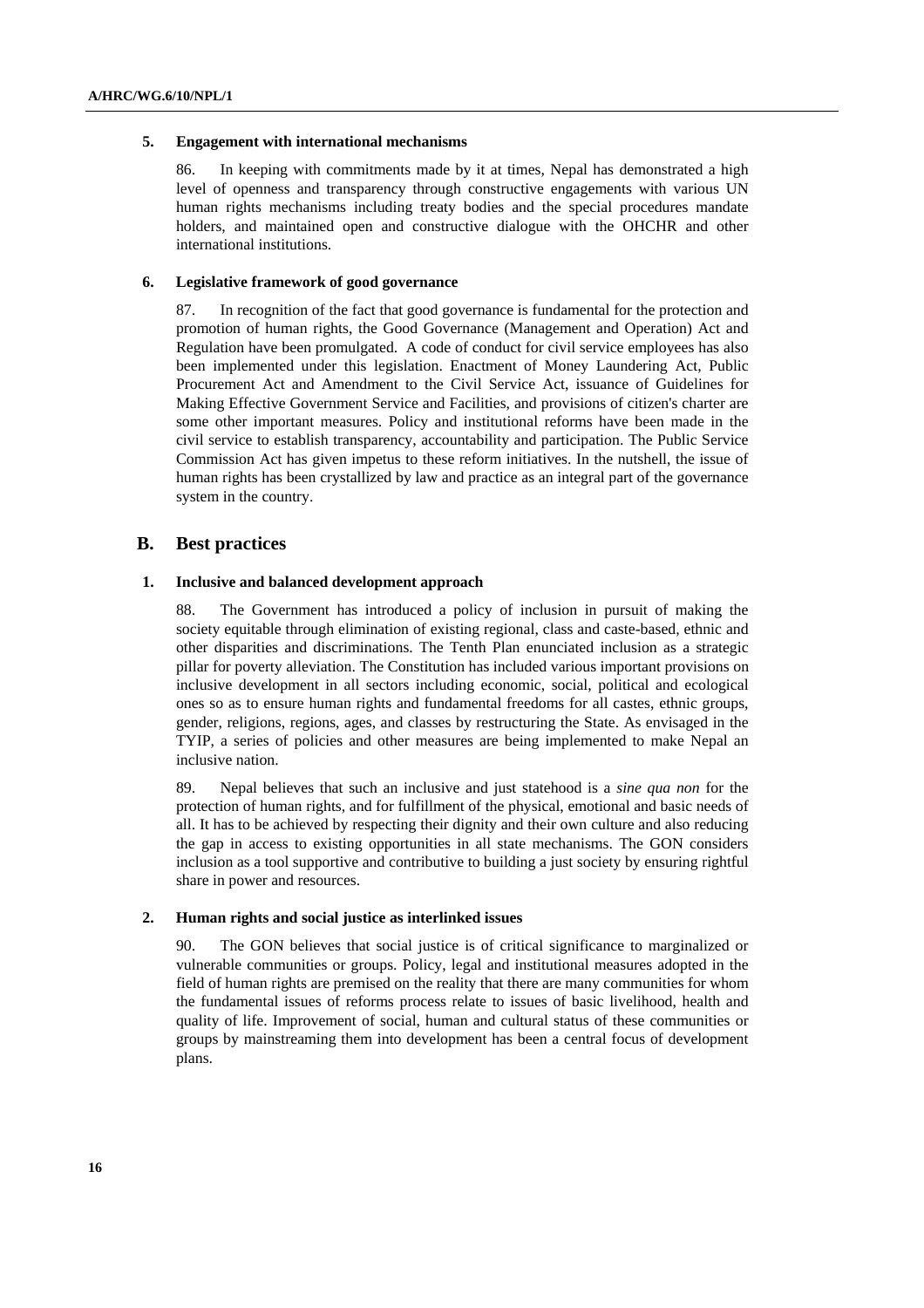#### **3. Independence of judiciary as foundation for justice and human rights**

91. An independent judiciary is a core element of Nepal's policies on human rights. The concept of independent judiciary has been recognized by the Constitution that has further consolidated the judicial system, which enjoys full independence in its functioning in imparting justice and protecting the rights of the people.

## **4. Collaboration with civil society**

92. Departing from the traditional centralized governance approach, governmental policies have increasingly been focusing on collaboration with civil society including NGOs and private sector in development process. A range of policies are being adopted to activate NGOs in economic and social development processes and bring about transparency and efficiency in the mobilization of their resources.

## **5. Gender mainstreaming**

93. The GON's policies have accorded high importance to gender mainstreaming through empowerment and development of women. Various institutions including the NWC are in place to contribute to the mainstreaming of women in governance and development process. Empowerment of rural women is an issue running across all relevant government measures. Gender responsive budgeting and gender auditing systems are also in place.

## **6. Legislative reforms**

94. The GON has always focused on legislative measures as an important vehicle to carry out Nepal's commitments on human rights. Consequently, a range of laws have been enacted or revised on important areas, such as the right to information, gender equality, public procurement, anti-money laundering, legal aid, labour, good governance, corruption prevention, and prison reforms. The GON is also drafting comprehensive civil and penal codes and procedures codes based on the human rights approach. A bill on the prohibition of sexual harassment at workplace is also under consideration.

## **7. Zero tolerance against gender based violence**

95. A special program has been launched to observe the year 2010 as a year against gender based violence (GBV). The GON has adopted a National Plan of Action for Year against Gender Based Violence, 2010, which is a single policy document, and a longer-term plan will be developed based on learning from this. It details a health sector response to GBV, and recognizes that a concerted effort on different dimensions like health, education, legal rights, protection and security is necessary to address GBV. A Central Level Complaint Management Unit has been established in the OPMCM so that immediate action can be taken in cases where concerned agencies refuse to register complaints or when they are unresponsive.

#### **8. Community forestry**

96. The community forestry (CF) concept was incepted in 1978. The Master Plan for Forestry Sector 1989, a 25-year policy and planning framework, has aimed to conserve ecosystem, and contribute to economic growth at local level. It envisioned transfer of government forests to community forest users groups, an independent and self-governing entity. The Forests Act, 1993 and its Regulation 1995, together with the Forest Sector Policy, 2000, give substantial rights to local people in managing community forests. As a result of this innovative process, forest areas have now been expanded to 39 percent of total land area of the country.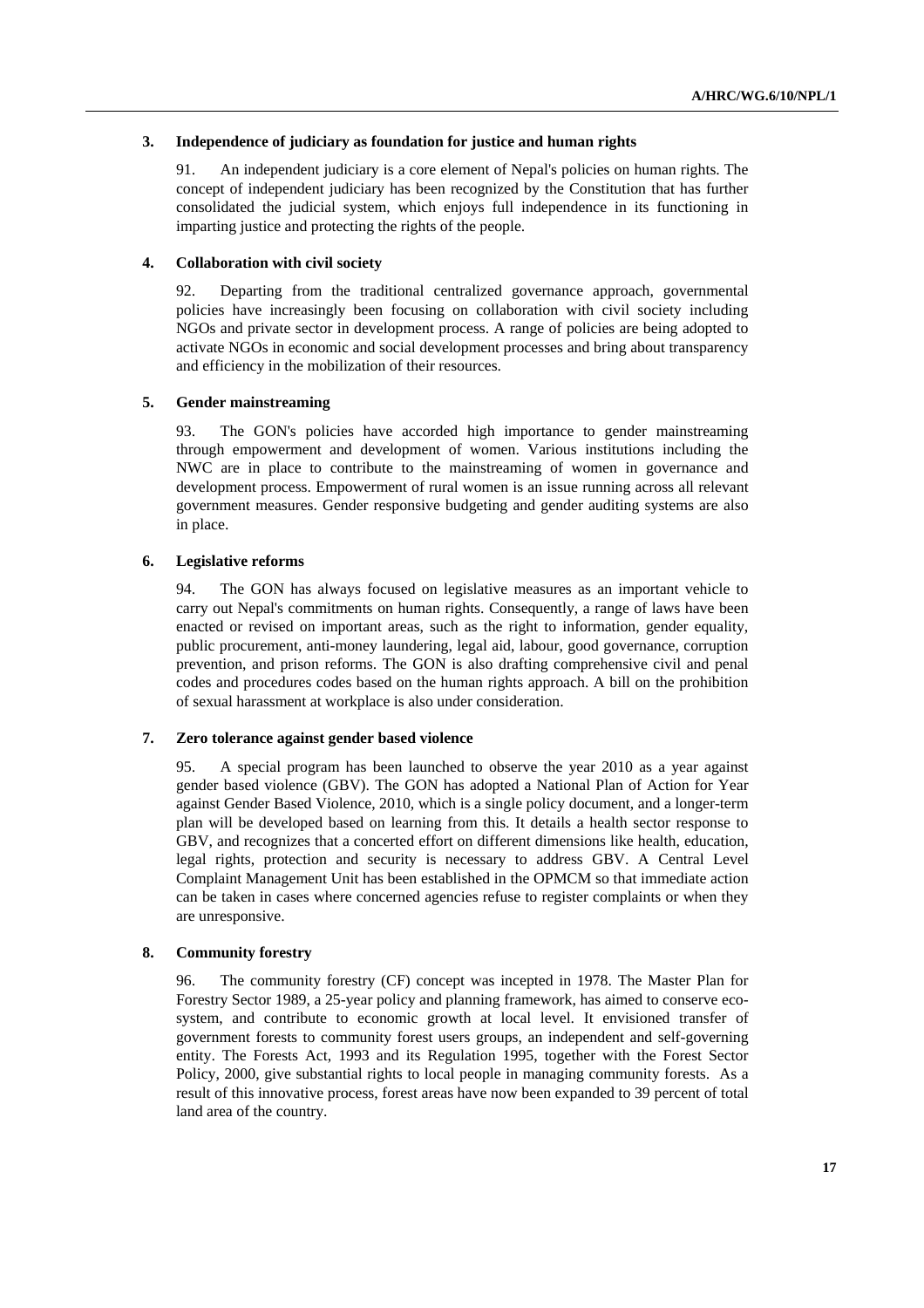## **C. Challenges and constraints**

97. Despite a range of policies, and legal and institutional measures that have been taken, people's ability to enjoy human rights is constrained by a number of factors, which also relate to governance and structural and functional capabilities of the state organs.

98. Nepal is passing through a transitional phase, which by nature is a mixture of uncertainty and instability. This has consequently impacted in maintaining stability in public policies and political, social, and economic sectors, and also resulting in the delayed implementation of adopted policies. Secondly, consensus building is the pillar of Nepali peace process with democracy and human rights at its center. The national agenda based on wider national consensus in relation to political, economic, social transformation and development remains a work in progress. Thirdly, more needs to be done in the areas of poverty alleviation and social justice by, *inter alia*, ensuring peace, security and socioeconomic development. Fourthly, the State has been significantly resource constrained to honor its obligation to provide basic services to marginalized or vulnerable communities or groups, and build national institutions to institutionalize social and economic transformation within the democratic framework. Fifthly, rehabilitation of women, children and the families of those affected by the armed conflict is yet to be fully achieved.

99. Various economic and social issues such as poverty and environmental degradation remain growing threats to the enjoyment of human rights. Nepal has devised a multipronged policy and strategy to alleviate poverty. However, poverty alleviation remains as elusive as ever*.* The rate of population growth is still high. Thus, despite some achievements**,** alleviating poverty as well as bridging the increasing gap between the poor and the rich remains a central development challenge for Nepal. Around 25.4 percent of people still live below the poverty line. Agriculture sector harbors rampant disguised unemployment because of illiteracy, poverty and malnutrition. The GON is concerned that its target of achieving a wider economic growth might be inhibited by a range of factors, including political instability, effects of climate change, wider consequences of globalization, and increasingly competitive and uncertain world trade environment. Nepal is facing multi-dimensional challenges in keeping up with its commitment to human rights owing to lack of resources and human rights infrastructures such as the existence of strong and matured national democratic institutions.

100. The trade base of Nepal, a least developed land-locked country, is narrow and transactions costs are exorbitantly high. The devastating impact of rising prices, food shortages and global economic and financial crises has aggravated the plight of vulnerable and marginalized sections of society and adversely affected the enjoyment of human rights of the Nepali people.

101. Climate change remains a growing threat to development. Deforestation, melting of Himalayan glaciers, looming glacial lake outbursts, soil erosion, decrease in productivity and desertification, flood, landslide and decrease in biodiversity are causing unexpected and severe environmental crises endangering the lives and livelihoods of people, and are detrimental to the enjoyment of human rights. Given that Nepal is predominantly a mountainous and agricultural country; the impacts of climate change may be catastrophic in future.

102. Transitional phase is a delicate and difficult period. Challenges like corruption and impunity also stare any state in this phase. Establishing the rule of law remains a supreme task as an essential foundation of any democratic society. Nepal firmly believes that a strong and inclusive democracy can help meet these challenges in a comprehensive and lasting manner. Accordingly, the GON has undertaken, and will undertake, a range of measures to address these issues. Such measures include: enhanced respect for rule of law, focusing on more effective implementation of relevant laws, of human rights treaties, and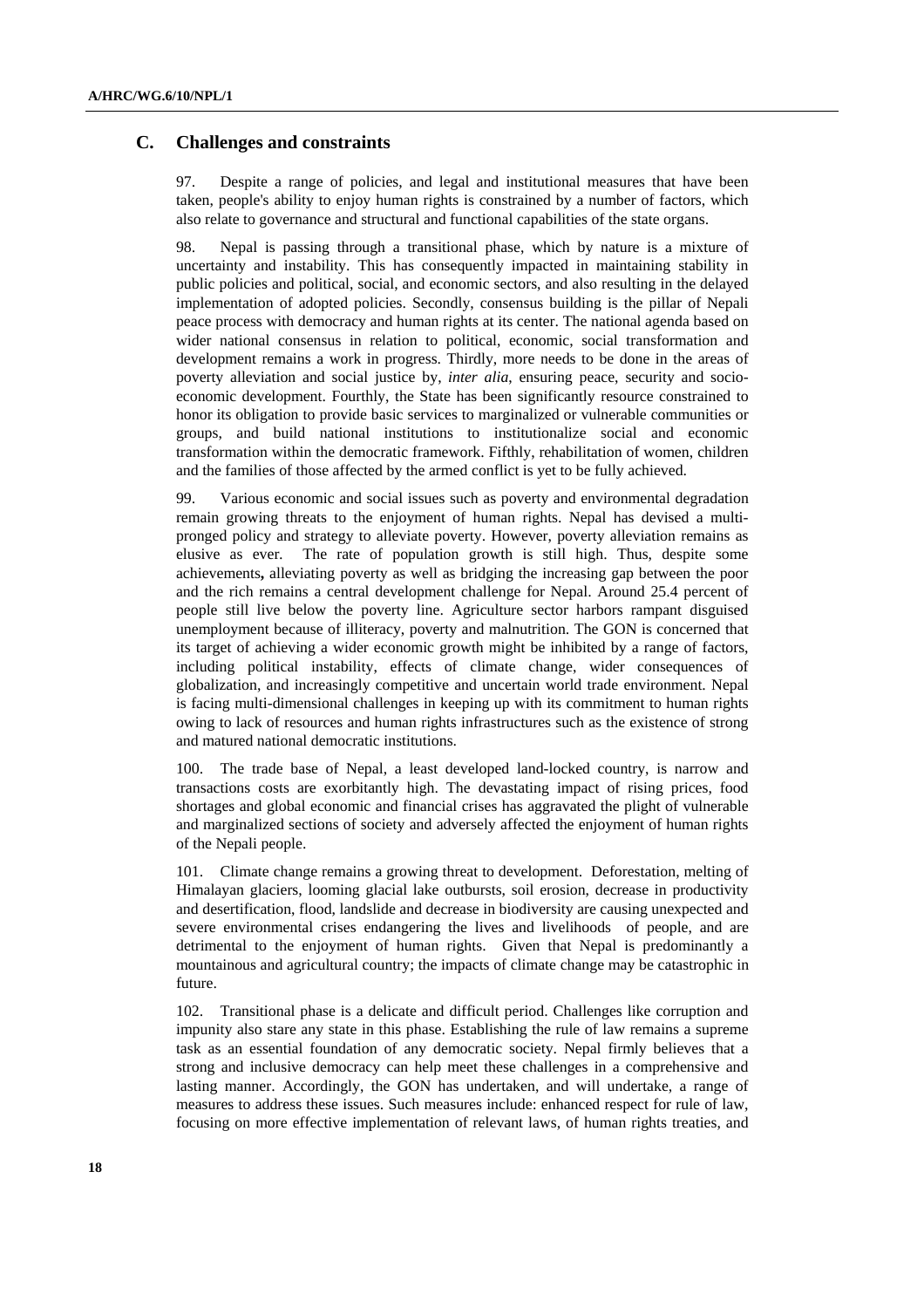of directives and recommendations by the Supreme Court and NHRC, revamping relevant institutions and security bodies with adequate resources, and formulating commissions on disappearance and truth and reconciliation.

103. The GON considers the Local Bodies as the first point of contact with the people. Local Bodies, which are the vehicle of devolution, decentralization and good governance at the local level, have remained out of political leadership for long. This has adversely affected the delivery of basic services to the people effectively and efficiently. Though the GON has made alternative arrangements for the purpose of delivering services to the people through a team of dedicated officials, it still feels that there can be no substitute to elected bodies.

# **VII. Key national priorities, initiatives and commitments**

104. In order to address the problems and constraints, the GON has identified various activities as key national priorities and commitments, particularly: institutionalizing the rule of law, bringing the on-going peace process to a meaningful conclusion; framing a new constitution, carrying out a democratic, federal, inclusive and progressive state restructuring; rehabilitation and integration of Maoist combatants; achieving wider economic growth to expedite the process of socio-economic transformation, and balanced and inclusive development; making necessary legal reforms and effective implementation of relevant laws; effective implementation of human rights action plan, and other national action plans, including on CEDAW and on the rights of PWDs; formulation and implementation of action plan on the ILO Convention 169; institutional strengthening of national human rights institutions; support for judicial reforms and law enforcement agencies.

105. Similarly, capacity building on treaty body reporting; carrying out further measures to end impunity in any form; providing transitional justice; ending caste-based discrimination in all forms; effective implementation of ICERD; ending GBV; national monitoring of status of implementation of human rights treaty obligations; improvement in prisons and detention facilities; and enhanced human rights education to law enforcement agencies, armed and police forces are also the key priorities and commitments. Commitments also include continued constructive engagement with UN, human rights mechanisms and international community and close collaboration with the civil society.

## **VIII. Capacity building and technical assistance**

106. In view of the nature of problems and constraints, domestic efforts alone would not be sufficient to achieve a desired level of protection and promotion of human rights on the ground and fulfill international treaty obligations, despite a range of achievements made in this regard. The GON believes that a proper implementation of policies, plans and strategies is crucial to achieve sustainable results. Nepal has been able to obtain development assistance from various international institutions and foreign governments. Such assistance has made a significant contribution to social and economic development, which has resultantly supported the human rights related measures.

107. The GON feels a need for capacity building and technical assistance in order to, *inter alia*, forge further effective collaboration with the civil society, to engage further with the UN human rights treaty mechanisms, to make legislative and institutional reforms, to provide further training to the judiciary, law enforcement personnel, local authorities on the importance of applying the principles of human rights, to enable the civil society to be further effective in contributing to the promotion and protection of human rights.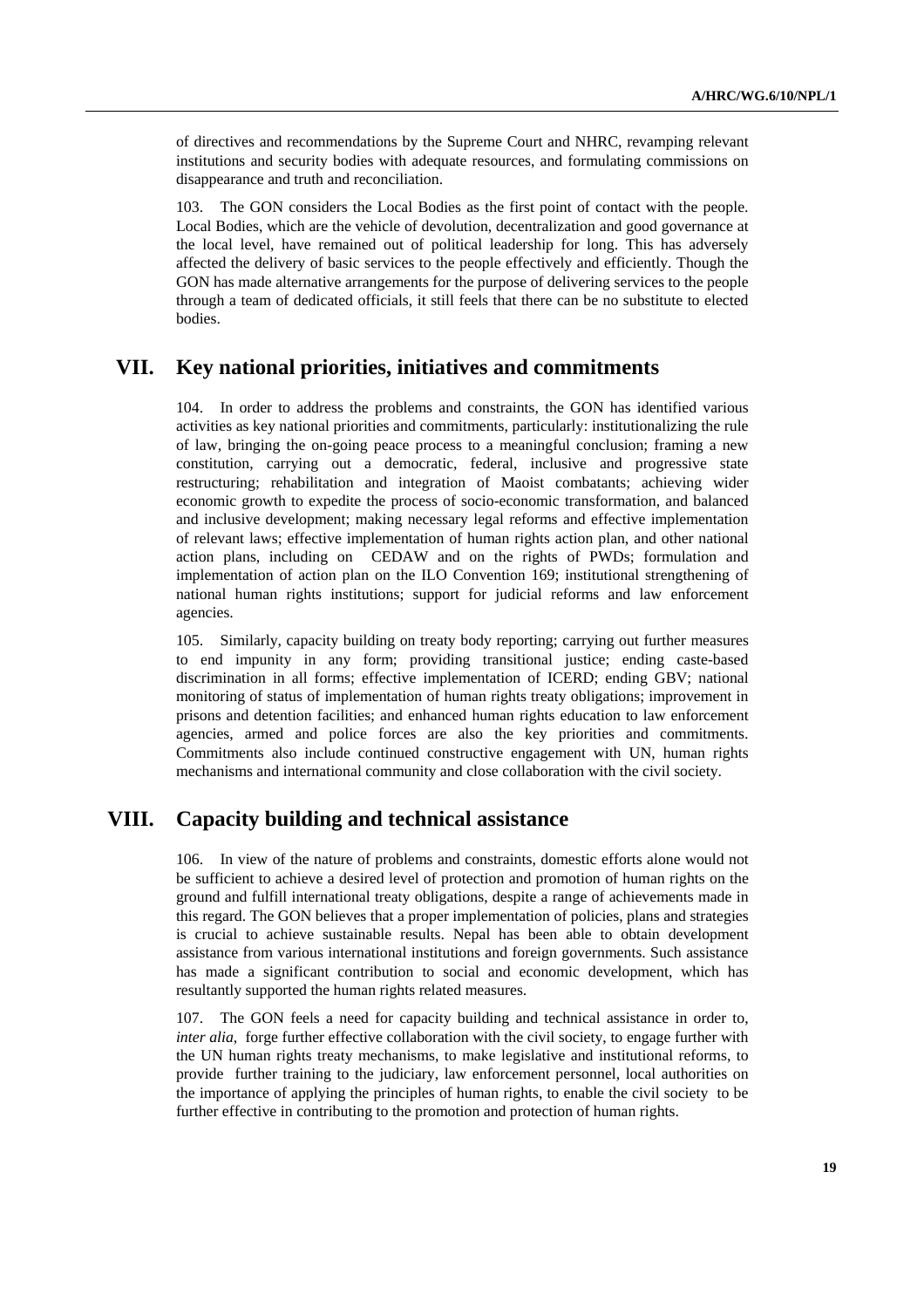108. Nepal is making a democratic transition. Nurturing the roots of democracy particularly in post conflict societies also requires continued international goodwill, understanding and support. While appreciating the valuable cooperation and support from the international community, the GON hopes to continue receiving even an enhanced level of support in its efforts to firmly institutionalize peace building efforts, create a web of national democratic institutions and expedite the socio-economic transformation.

#### *Notes*

- <sup>1</sup> It consists of 601 members, out of whom 240 were elected through first-past-the-post electoral system, 325 through proportional electoral system, and 26 were nominated by the Cabinet.
- The Interim Constitution of Nepal, 2007, part 3, arts 12 through 32. The fundamental rights are: right to freedom, right to equality, right against untouchability and racial discrimination, right relating to publication, broadcasting and press, right to environment and health, right to education and culture, right to employment and social security, right to property, rights of women, right to social justice, rights of the child, right to religion, right to justice, right against preventive detention, right against torture, right to information, right to privacy, right against exploitation, right relating to labor, right against exile, and right to constitutional remedies.
- These laws include: Libel and Slander Act, 1959; Prisons Act, 1964; Some (Public Offenses and Punishment) Act, 1969; Marriage Registration Act, 1972; Disabled (Protection and Welfare) Act, 1982, Protection and Welfare of Persons with Disability Act, 1983; Nepal Treaties Act, 1990; Labor Act, 1991; Press and Publication Act, 1991; Social Welfare Act, 1992; Act Relating to Children, 1992, Trade Union Act, 1992; State Cases Act, 1992; Civil Service Act, 1993; Torture Related Compensation Act, 1996, Human Rights Commission Act, 1997; Legal Aid Act, 1997; Consumer Protection Act, 1998; Local Self-governance Act, 1999; Child Labor (Prohibition and Regulation) Act, 1999, Bonded Labor (Prohibition) Act, 200, Nepal Citizenship Act, 2006; Human Trafficking and Transportation (Control) Act, 2007.<br> $\frac{4}{1}$  It was established by the Hyman Bights is
- <sup>4</sup> It was established by the Human Rights Commission Act, 1997.
- $<sup>5</sup>$  International Convention on the Elimination of All Forms of Racial Discrimination (ICERD);</sup> International Covenant on Economic, Social and Cultural Rights (ICESCR); International Covenant on Civil and Political Rights (ICCPR); First Optional Protocol the ICCPR; Second Optional Protocol to the ICCPR aiming at the abolition of the death penalty; Convention on the Elimination of All Forms of Discrimination against Women (CEDAW); Optional Protocol to the CEDAW; Convention against Torture and Other Cruel, Inhuman or Degrading Treatment or Punishment (CAT); Convention on the Rights of the Child (CRC); Optional Protocol to the CRC on the involvement of children in armed conflict; Optional Protocol to the CRC on the sale of children, child prostitution and child pornography; Convention on the Rights of Persons with Disabilities (CRPD); and Optional Protocol
- to the CRPD.<br>
<sup>6</sup> They are: Weekly Rest (Industry) Convention, 1921 (No. 14), Forced Labor Convention, 1930 (No. 29), Right to Organize and Collective Bargaining Convention, 1949 (No. 98), Equal Remuneration Convention, 1951 (No. 100), Force Labor Abolition Convention (No. 105), Discrimination (Employment and Occupation) Convention, 1958 (No. 111), Minimum Wage Fixing Convention, 1970 (No. 131), Minimum Age Convention, 1973 (No. 138), Tripartite Consultation (International Labor Standards) Convention, 1976 (No. 144), Worst Forms of Child Labor Convention, 1999 (No. 182), and Indigenous and Tribal Peoples Convention, 1989 (No. 169). 7
- They include: Slavery Convention; Protocol Amending the Slavery Convention; Supplementary Convention on the Abolition of Slavery, the Slave Trade and Institutions and Practices Similar to Slavery; Convention on the Prevention and Punishment of the Crime of Genocide; Convention for the Suppression of Traffic in Persons and of the Exploitation of the Prostitution of Others; Convention on the Political Rights of Women; International Convention on the Suppression and Punishment of the Crime of Apartheid; International Convention against Apartheid in Sports.<br>8. These sights include sight to face down of spoorly accepted against the spoorly
- These rights include: right to freedom of speech, peaceful assembly, association, movement and occupation, business or trade, right to equality and equal protection of law, with provision for affirmative action in favor of women, children or other backward classes, right not to be discriminated on grounds of religion, color, race, sex etc., right against untouchability and racial discrimination on grounds of race, community or occupation, right to publication, broadcasting and